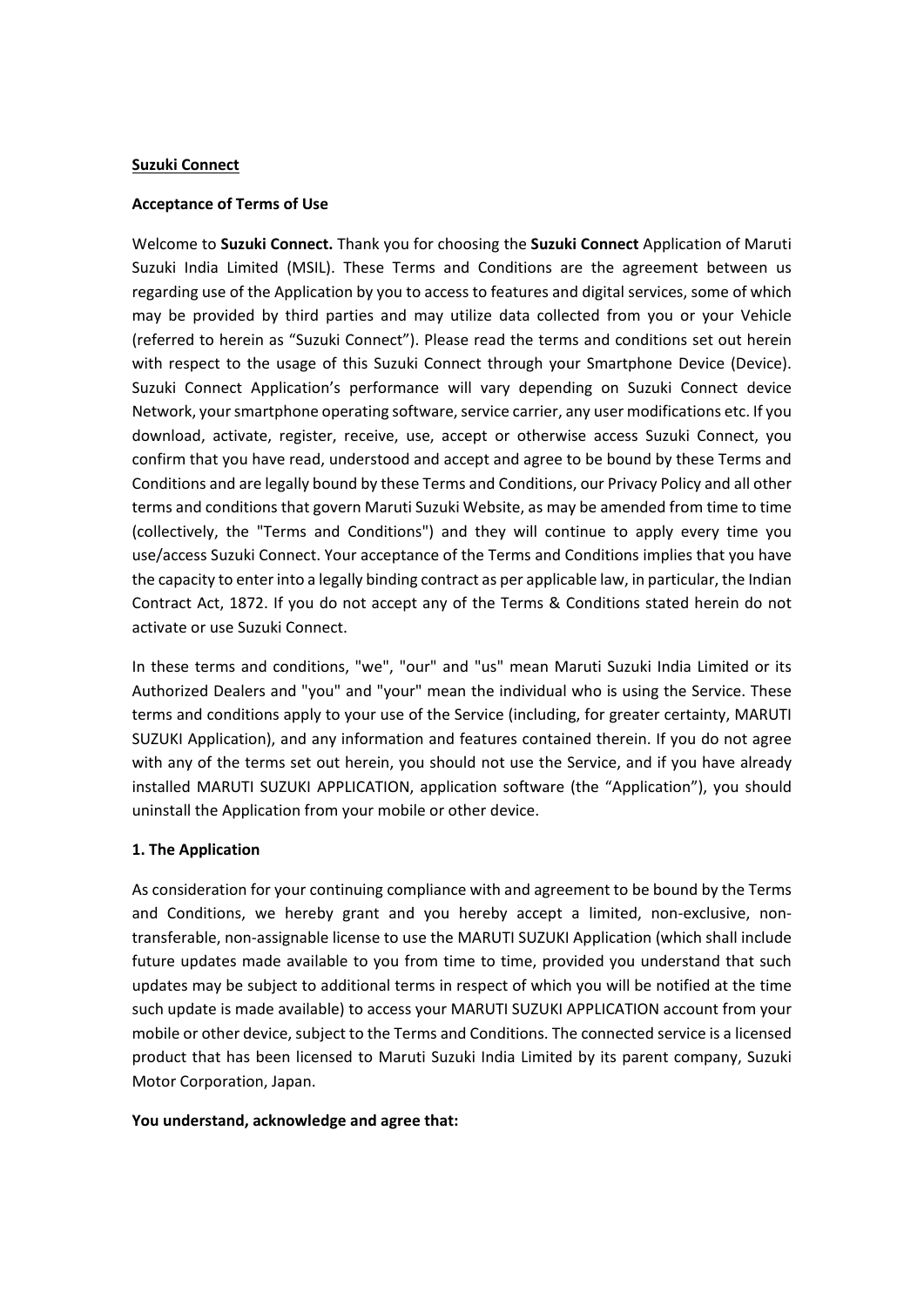- 1. You must be a MARUTI SUZUKI INDIA LIMITED customer with a legally purchased MARUTI SUZUKI vehicle.
- 2. You must be 18 years or older on the date of installation of the MARUTI SUZUKI Application on your mobile or other device.
- 3. You may only use the Application on mobile or other devices and operating systems that are authorized/recognized by MARUTI SUZUKI INDIA LIMITED as being eligible to receive the Service.
- 4. You will only use the Service and the Application solely and exclusively for your own personal, private, commercial or non-commercial use and on registered mobile or other devices belonging to you.
- 5. You will at all times comply with and be bound by the Terms and Conditions.
- 6. You will at all times comply with (and your use of the Service and the Application will at all times be in compliance with) all applicable laws, rules and regulations, including, without limitation, applicable export and import control laws and regulations, and you will not allow any other party to use the Service or the Application for or in connection with any illegal purpose or activity. The Application is not intended for distribution or use by any person in any jurisdiction or country where such use and/or distribution would be contrary to local laws, rules and/or regulations. It is your responsibility to comply with all local laws, rules and/or regulations.
- 7. You may only use the Application for the purpose of accessing MARUTI SUZUKI INDIA LIMITED, its Authorized Dealers, its Affiliates or its Licensors services and for no other purpose whatsoever.
- 8. The Application is licensed only to you in accordance with the terms hereof and for the limited purposes set out herein.
- 9. You will compensate us in respect of any damages suffered by us and any losses or liabilities incurred by us as a result of any and all claims, demands, actions, proceedings, losses, liabilities, damages, costs, fees and expenses (including, without limitation, reasonable attorney fees and costs of any investigation) (collectively, the "Claims") from any third party in relation to any matters arising out of or in any connected with: (a) your use of the Service, (b) your breach of or failure to comply with any of the Terms and Conditions, (c) your failure to comply with any applicable laws, rules or regulations, and (d) any negligence, bad faith, fraud or willful misconduct by or on behalf of you.
- 10. Use of the Service (including the Application) is at your own risk and you are solely responsible for the use of any data, information or services obtained through the use of the Service.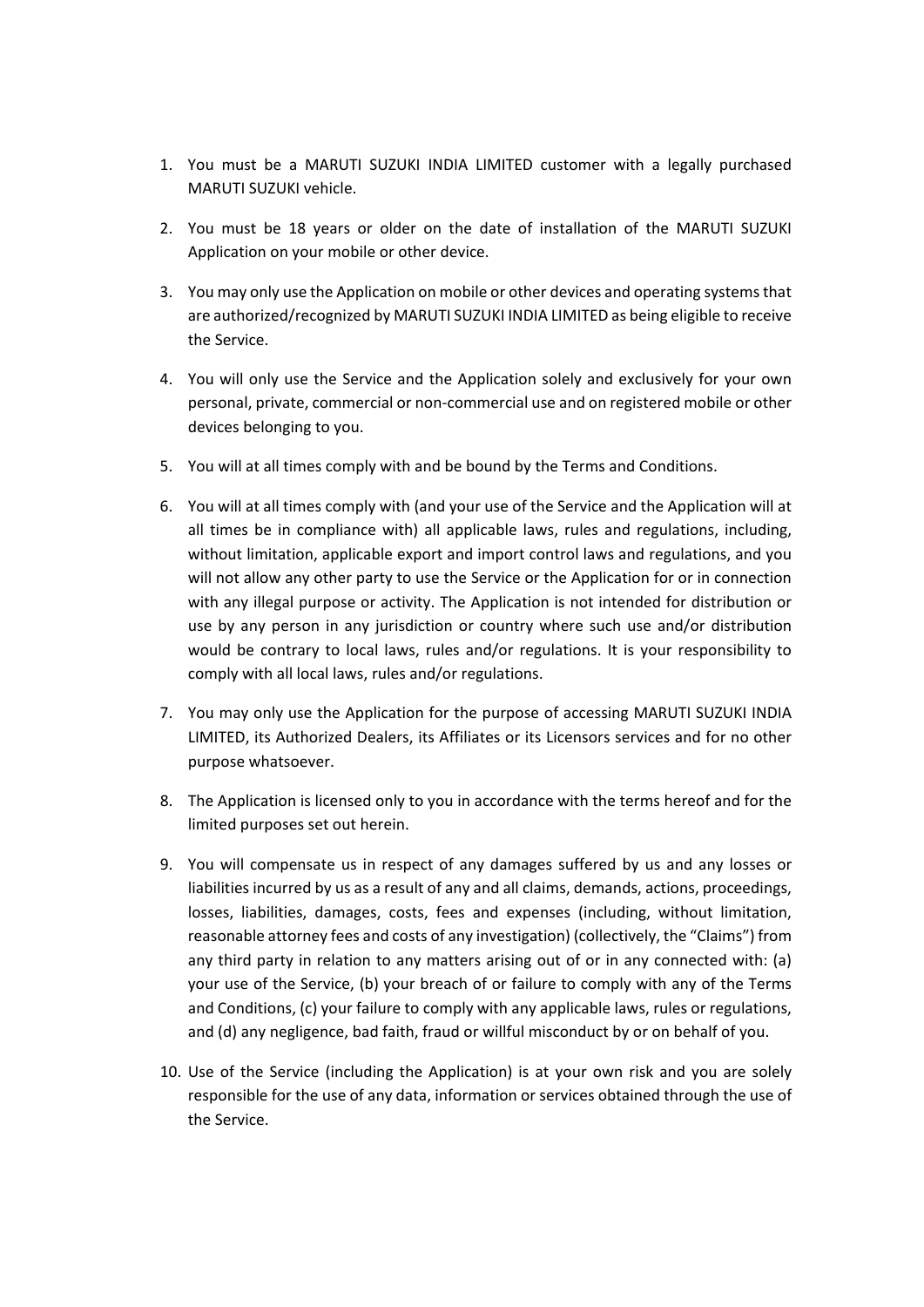- 11. The Service is provided as a convenience to you. The information accessible through the Service is more limited than the information available with the MARUTI SUZUKI INDIA LIMITED or its AUTHORIZED DEALERS in electronic or hard form, and does not constitute an official record for the information to which it pertains.
- 12. You will comply at all times with all technical and security requirements which we establish regarding the Service.
- 13. In the event that you fail to comply with the Terms and Conditions or you are no longer the owner of a MARUTI SUZUKI vehicle, all rights granted to you in relation to the Application and the Service shall immediately come to an end and you will immediately uninstall the Application and destroy all copies of the Application. MARUTI SUZUKI INDIA LIMITED, its affiliates, its licensors or its Authorized Dealers shall not be responsible in any way for the use of the Application by you after you cease to be an owner of the MARUTI SUZUKI vehicle.
- 14. On the cancellation or removal of the device from the vehicle, the data captured/stored on/through the device till date shall not be accessible to/by you.
- 15. In the event of transfer/sale of vehicle , you will ensure that the vehicle and device is transferred to the buyer and the vehicle ownership is updated with the Regional Transport Authority.
- 16. Your use of this MARUTI SUZUKI APPLICATION also gives MARUTI SUZUKI INDIA LIMITED the right to access other information/features available on your mobile or other device.
- 17. You agree that the vehicle and allied data shall also be used by MARUTI SUZUKI INDIA LIMITED and third parties including but not limited to Suzuki Motor Corporation, Japan and the affiliates of MARUTI SUZUKI INDIA LIMITED for the provision of these services, purpose of carrying out its essential business functions like business and market development, building and managing external relationships, ensuring data protection, research and development, technology infrastructure or such other purpose as required by law, regulation or court order for which your separate approval would not be necessary.
- 18. You give your unconditional consent to being contacted for MARUTI SUZUKI products and services over mobile/SMS/whatsapp/email/device.
- 19. Wherever applicable, extending the use of Application/Device services by primary user to secondary user shall be at the sole responsibility of the primary user.

### **You will not:**

1. Alter, modify, adapt or translate the whole or any part of the Application, or any other computer software made accessible to you or otherwise used by you to access and use the Service, or perform maintenance on the Application, nor will you duplicate, compile,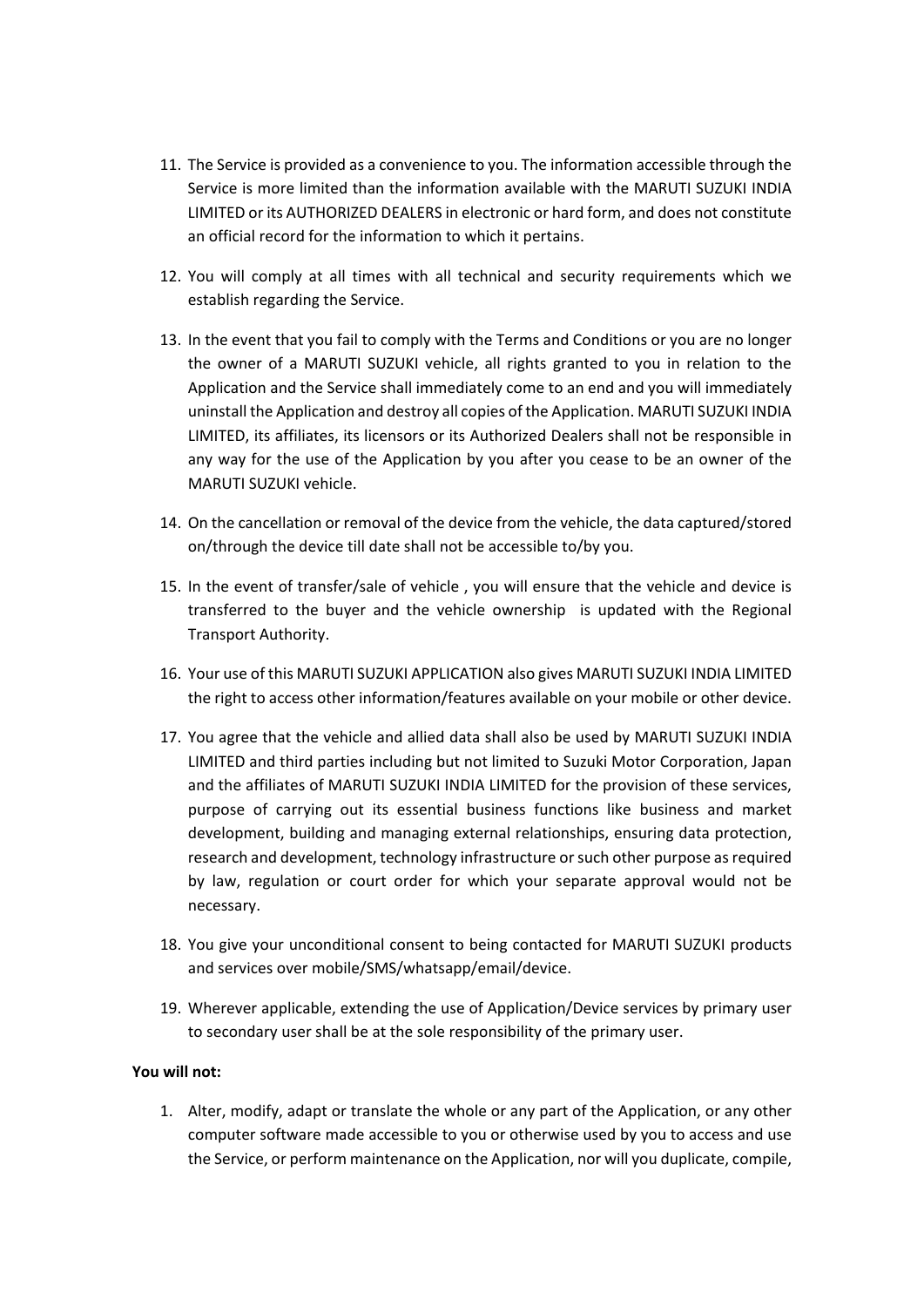disseminate, reverse engineer, disassemble, decompile, disable any features, or otherwise derive the source code for the Application, or any component of the Application, in whole or in part.

- 2. Merge the Application or any component thereof into any other programs or create derivative works based on any component of the Application.
- 3. Use the Application in whole or in part or any confidential information relating thereto to create software that is functionally equivalent to the Application or any part thereof.
- 4. License, sublicense, sell, disseminate, broadcast, transmit, or otherwise distribute the Application or the Service in any form or by any means, or otherwise transfer, assign, manipulate, or grant any rights of use or any other rights in respect of the Application or the Service, or any part thereof, or the information contained therein, to any other party.
- 5. Copy the Application or the information accessible through the Service onto any public or publicly accessible network, or make any additional copies of or reproduce in any way the whole or any part of the Application or the Service whatsoever.
- 6. Remove or tamper with any proprietary notices or labels, including copyright notices or data source attributions, attached to or contained within the Application or the Service.
- 7. Use the Application or the Service in any way that may lead to the encouragement, procurement or carrying out of any unlawful or criminal activity or which may cause any harm or injury to any person.
- 8. Cause damage to any of the websites, servers, systems or equipment used in the provision of the Service by MARUTI SUZUKI INDIA LIMITED, its Authorized Dealers or any other third party, and you may not access or attempt to access any user data or to penetrate any of the security measures relating to the Service; and will in all cases indemnify and hold harmless MARUTI SUZUKI INDIA LIMITED, its affiliates and its Authorized Dealers from any and all Claims in respect thereof.

## **2. Title**

You understand, acknowledge and agree that you acquire no right, title or interest whatsoever in or to the Application or the Service, as either of them exist now or in the future, and all ownership, rights, title, interest and intellectual property rights in the Application and the Service, including, but not limited to, all trade names, and any and all copyright, patents, trademarks, and service marks relating thereto, are and shall remain the property of MARUTI SUZUKI INDIA LIMITED, its affiliates and/or its licensors, to the extent applicable, and nothing herein shall be construed as granting any rights therein to you.

### **3. Access**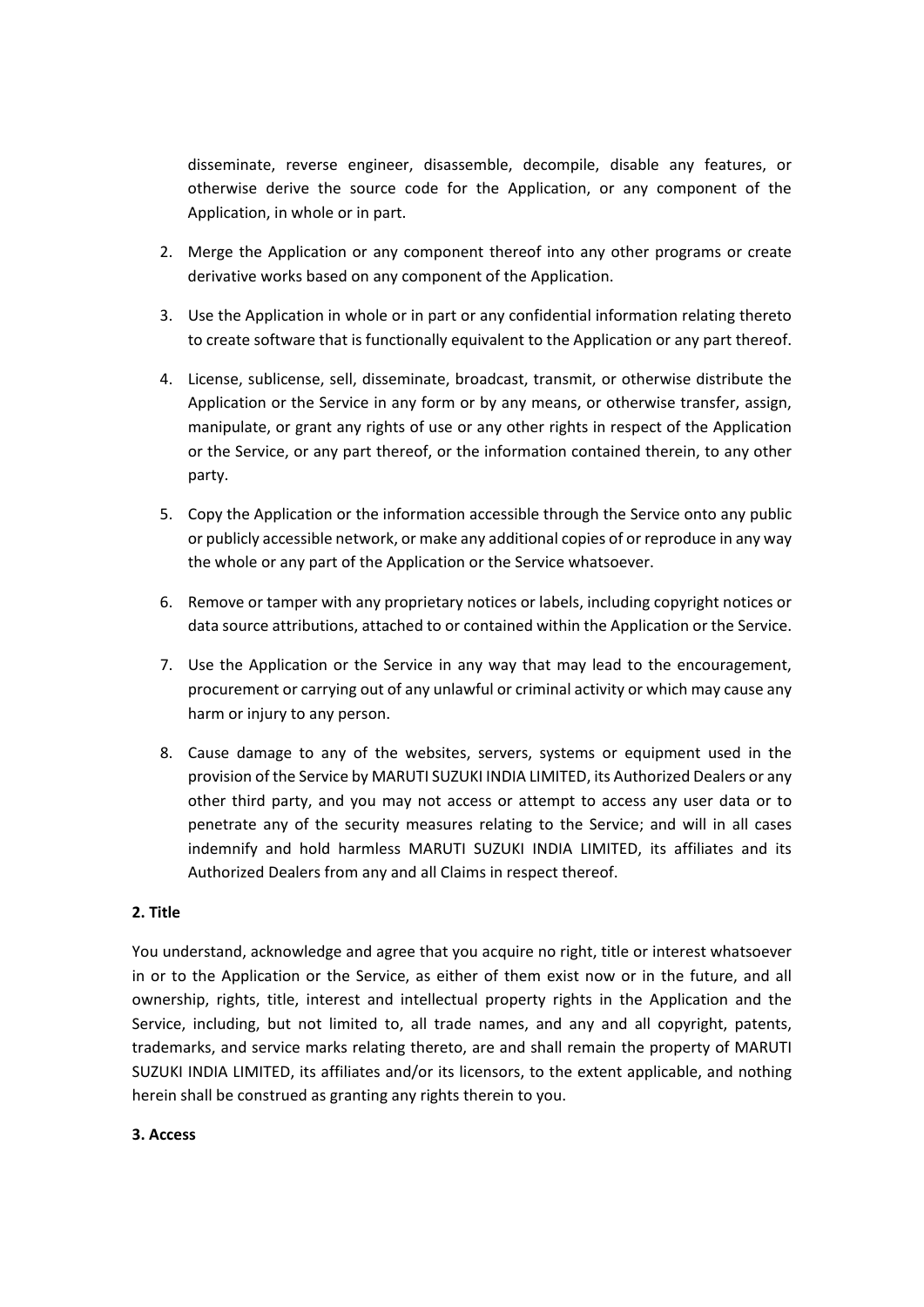You understand and agree that you are solely responsible for all orders, instructions and information entered through or electronically transmitted to us through the Service using your VIN or Registration number, sign-on password, and/or mobile number, and you accept that all such orders, instructions and data transmissions are undertaken at your own risk. Neither MARUTI SUZUKI INDIA LIMITED, nor any of its affiliates or licensors, nor the Authorized Dealers of MARUTI SUZUKI INDIA LIMITED is liable for any error made by you in entering any details or providing any orders or instructions when you use the Service. You agree that MARUTI SUZUKI INDIA LIMITED and its Authorized Dealers shall be entitled to rely upon orders and instructions received when entered using your VIN or Registration number, sign-on password, and/or mobile number. You understand that once your VIN or Registration Number, sign-on password, and/or mobile number have been entered in a given session, no additional passwords are required for availing the Services, and you will take all necessary precautions to prevent unauthorized access to your MARUTI MOBILE APPLICATION account(s). MARUTI SUZUKI INDIA LIMITED or its Authorized Dealers may rely on all instructions and any other communications given or entered by you or anyone else using your MARUTI SUZUKI MOBILE APPLICATION account, and you will be bound by any agreement entered into and act undertaken by MARUTI SUZUKI INDIA LIMITED, its Licensors, its Affiliates or its Authorized Dealers in reliance on such orders, instructions and communications. Without limiting the generality of the foregoing, you will be responsible for all instructions received by MARUTI SUZUKI INDIA LIMITED, its Licensors, its Affiliates or its Authorized Dealers between the time you first pass the security procedure until the time you log-out of the Service. Please note that this includes any input errors sent by anyone else. Please do not leave your mobile device unattended while you remain logged into the Service.

You must always keep confidential, and will take all necessary precautions to ensure the confidentiality and security of all of your access credentials, including your VIN or Registration number, passwords, mobile number, access codes, personal identification numbers, other security code numbers, and the answers to any online security questions (personal verification questions) you may have chosen that allow you to sign-on to the Service (collectively, "Access Credentials"), and will take all necessary precautions to prevent unauthorized access to the Service. You will NOT divulge your Access Credentials to anyone, including family members, friends, employees, bookkeepers or anyone else. You will NOT: (a) write your Access Credentials down, (b) keep a poorly disguised record of them, (c) keep your Access Credentials together with your vehicles Registration Certificate or details of the VIN, registration number and/or mobile number, (d) save your Access Credentials in your mobile device, or (e) respond to text messages, pop-ups, emails or other Internet requests that ask you to reveal personal information about yourself or your vehicle or your MARUTI MOBILE APPLICATION account. We will never send you unsolicited text messages or emails asking for your Access Credentials. We will never ask you to validate or restore your account or MARUTI MOBILE APPLICATION mobile application access through unsolicited text messages or emails.

In the event that you suspect or immediately upon becoming aware that someone else knows or may have unauthorized access to your Access Credentials, or in the event of any other attempted or actual unauthorized access to the Service, or the loss, theft, misuse or compromise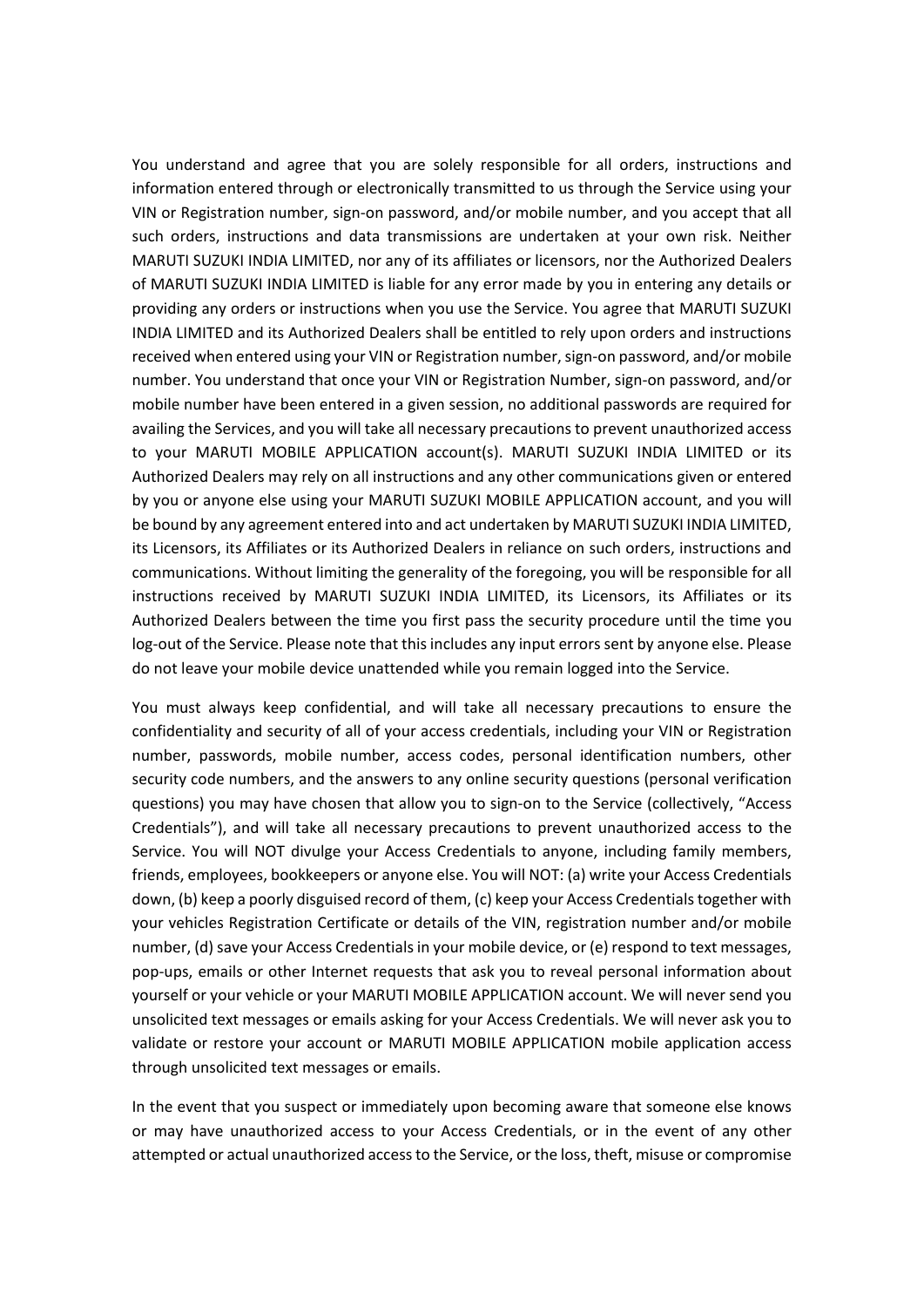of any of your Access Credentials, you will immediately notify MARUTI SUZUKI INDIA LIMITED on 1800-102-1800/1800-102-6392/1800-200-6392 or any of its Authorized dealers. In any event, MARUTI SUZUKI INDIA LIMITED, its Affiliates, its Licensors and Authorized Dealers shall not be responsible for the use of your Application or your Access Credentials, including but not limited to unauthorized access and use of the Service on account of loss, theft, misuse, sale etc. of your mobile or other device.

You must review your instructions, communications, appointment details and information shared by you on a regular basis and report any errors in a timely manner. You will notify MARUTI SUZUKI INDIA LIMITED immediately upon receipt of any confirmations of acts or appointments that were not placed by you or someone whom you have authorized to do or book in your account(s), and in the event that you do not receive confirmations for the acts or appointments that you did place.

If you fail to take any of the actions described above, you will be liable for any unauthorized transactions on your MARUTI SUZUKI APPLICATION account confirmed by use of your VIN or Registration Number, sign-on password and/or mobile number. You agree to assist us in any investigation into improper access to your accounts.

# **4. Information**

We provide information, including but not limited to, service tips, driving tips, maintenance tips, alerts, indicators, traffic and weather information, GPS trip meter, service due reminders, vehicle finder etc. (collectively, the "Information") to you under license from various exchanges and information providers. This Information is indicative only. You may not redistribute or resell any Information which you obtain through MARUTI SUZUKI APPLICATION. All intellectual property rights owned by third parties in any Information provided by third parties shall at all times remain the property of such third parties. Your use of such Information is subject to the terms and conditions of each applicable third party or exchange data provider. We accept no liability for the any Information provided by third parties and make no representations or warranties that such Information will be accurate or timely. The Service, the Application and all Information contained therein is and remains our property and/or the property of our third party licensors. All App notifications and alerts are indicative only and shall always remain subject to requisite network availability.

# **5. Account Activity**

Instructions placed through the Service or service appointments and service requests made through the Service will be reflected in the data maintained by the Authorized Dealers of MARUTI SUZUKI INDIA LIMITED in the same manner as the data maintained in electronic or hard form by telephonic or physical service requests.

You shall not assume that any appointment has been confirmed until you have received a confirmation of such appointment transaction.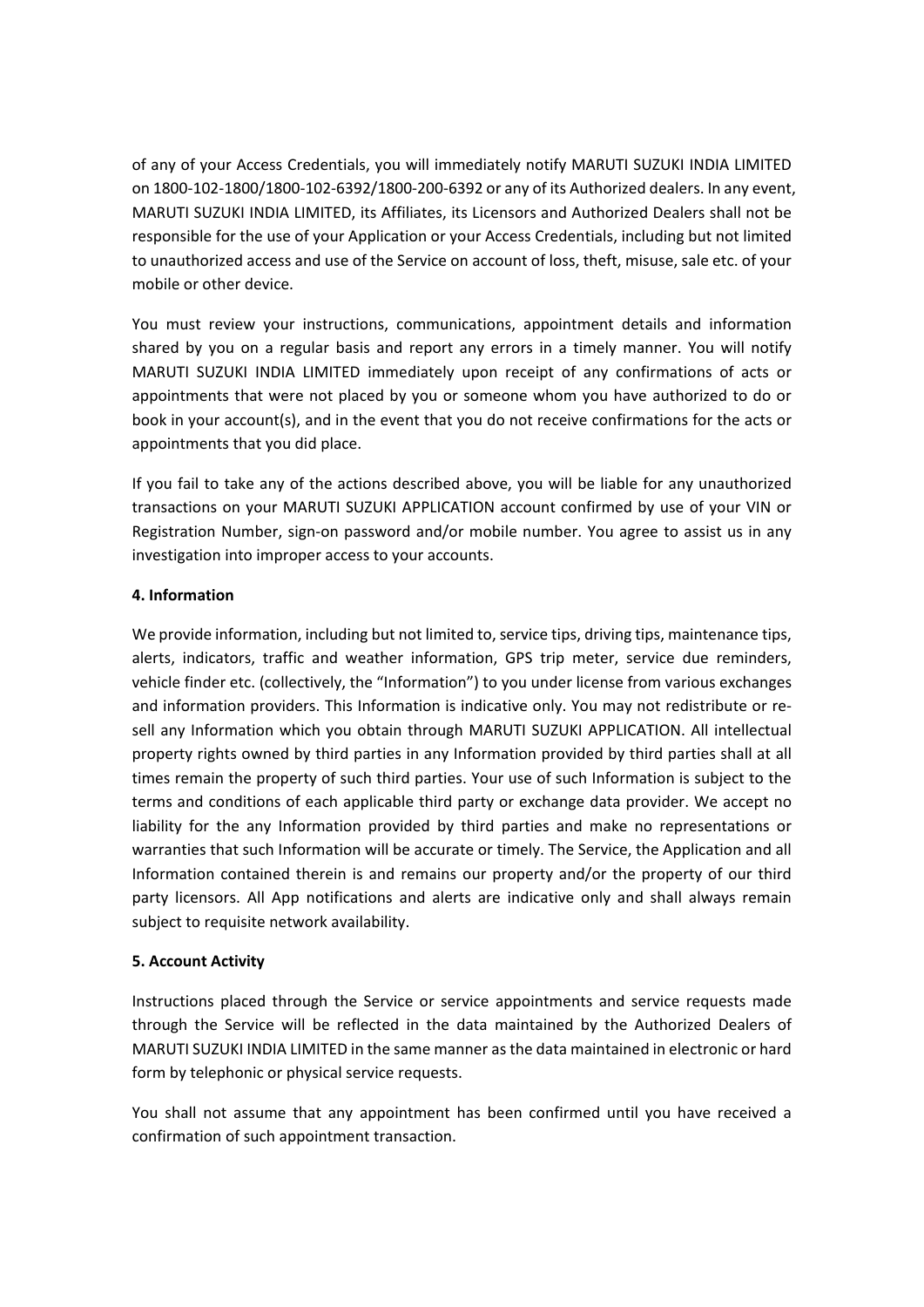#### **6. Disclaimer of Warranties and Availability**

You acknowledge that it is not possible for us to provide the Service free from defects. The Service may be delayed, unavailable, not delivered and/or inaccurate and/ or delayed or lagged from time to time due to a variety of factors, including technical reasons, inter-communication between servers, signal strength and/or network, for planned or unplanned maintenance or downtime or for any other reason. The Service may be adversely affected by the performance of and any outages on mobile device networks, or when you are not in an area of mobile coverage, or other factors beyond the control of MARUTI SUZUKI INDIA LIMITED or any of its affiliates or its licensors or its Authorized Dealers or any third party, and neither MARUTI SUZUKI INDIA LIMITED, nor its affiliates nor its licensors nor its Authorized Dealers will be liable therefor.

You understand and agree that the Service and the Application are provided "as is" and "as available", and all warranties, representations and guarantees, express or implied, are hereby disclaimed. Without limiting the generality of the foregoing, any and all warranties of merchantability, fitness for a particular purpose, suitability, reliability, accuracy, performance, compatibility or non-infringement, or that the Service or the Application will be free from defects, errors, viruses or harmful programs, or be of a satisfactory quality, are hereby expressly disclaimed.

### **"In case of no/poor network situation emergency services may not be available to customer".**

"In case of stolen vehicle remote immobilization, you must ensure the legitimacy of FIR, neither MARUTISUZUKI INDIA LIMITED., its affiliates, its licensors, its authorized dealers nor any other third party provider shall be liable in any way for any loss or damage, direct or indirect, which may arise due to the same."

It is clarified that during the Service of the vehicle, several functions of the application including but not limited to the "Health Check Status" shall be unavailable.

Neither MARUTI SUZUKI INDIA LIMITED, its affiliates, its licensors, its sublicensors, its Authorized Dealers nor any other third party provider makes any warranty, representation or guarantee as to the accessibility, reliability, communication links, accuracy, truth, timeliness, or completeness of any Information, including any traffic , service, weather information or other information or data furnished through the Service, or that any such Information disseminated may be solely relied upon for doing any act or other purposes. You acknowledge that it is your responsibility to verify any Information that you elect to use when taking any action.

### **7. Application notification – Intrusion**

Application will provide notifications with an alert when parked vehicle is intruded by any means ("Intrusion Alert") except in the case of intrusion through hood or bonnet of your vehicle. Intrusion Alert feature is variant specific and is not available in all vehicle or variant manufactured by MARUTI SUZUKI INDIA LIMITED.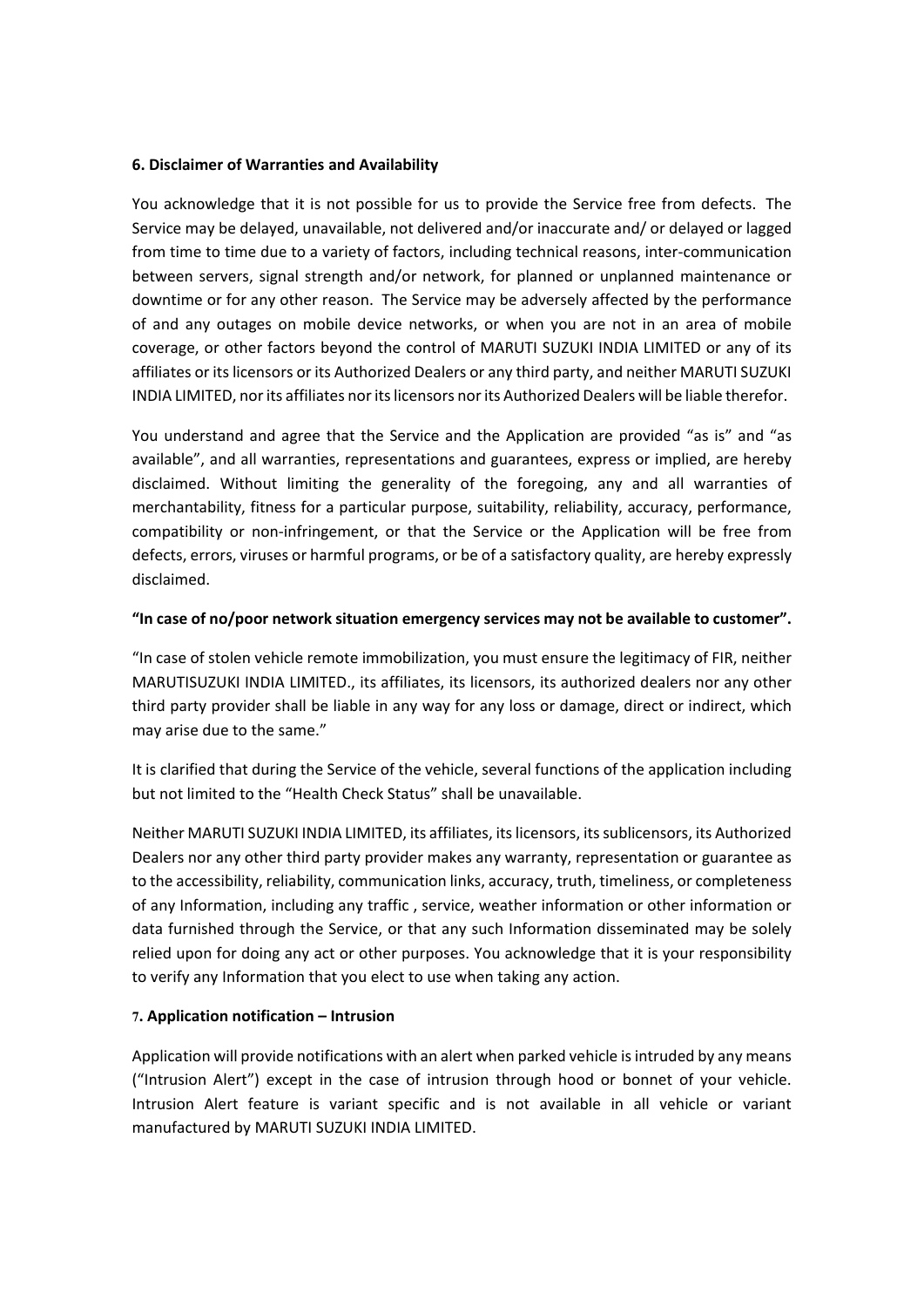### **8. Important Limitation on Liabilities**

Your sole and exclusive remedy against MARUTI SUZUKI INDIA LIMITED, its affiliates, its licensors, its Authorized Dealers and any other third party provider of services for MARUTI SUZUKI APPLICATION, with respect to these terms and conditions, the Service, the Application, and any Information, and any errors, inaccuracy, omissions or delay therein or thereof, shall be limited to the issuance of corrected information as soon as reasonably practicable following MARUTI SUZUKI INDIA LIMITED's receipt of written notice of such problem from you.

YOU ACKNOWLEDGE THAT THE SERVICE AND THE APPLICATION UTILIZE COMPLEX COMPUTER AND TELECOMMUNICATIONS NETWORKS AND THAT, AS SUCH, CONTINUED, UNINTERRUPTED AND ERROR FREE ACCESS TO THE SERVICE AND/OR THE APPLICATION CANNOT BE GUARANTEED. IN LIGHT OF THE FOREGOING, NEITHER MARUTISUZUKI INDIA LIMITED., ITS AFFILIATES, ITS LICENSORS, ITS AUTHORIZED DEALERS NOR ANY OTHER THIRD PARTY PROVIDER SHALL BE LIABLE IN ANY WAY FOR ANY LOSS OR DAMAGE, DIRECT OR INDIRECT, WHICH MAY ARISE OUT OF ANY OBLIGATION OF MARUTI SUZUKI INDIA LIMITED OR ITS AFFILIATES OR ITS LICENSORS OR ITS AUTHORIZED DEALERS UNDER THIS AGREEMENT, FROM ANY OUTAGE, INTERRUPTION, DISCONTINUATION OR DELAY IN THE SERVICE OR THE APPLICATION OR ANY PART THEREOF OR ANY ERROR CONTAINED THEREIN, OR FROM ANY OTHER NON-PERFORMANCE, DEFECTIVE PERFORMANCE OR LATE PERFORMANCE DUE TO ANY CAUSE WHATSOEVER, INCLUDING ERRORS DUE TO MALFUNCTION OF EQUIPMENT, PROGRAMS OR OPERATIONS OF MARUTI SUZUKI INDIA LIMITED, ITS AFFILIATES, ITS LICENSORS, ITS AUTHORIZED DEALERS OR ANY THIRD PARTIES, OR NEGLIGENCE OF MARUTI SUZUKI INDIA LIMITED., ITS AFFILIATES, ITS LICENSORS, ITS AUTHORIZED DEALERS OR THIRD PARTY PROVIDERS, OPERATORS OR PROGRAMMERS. IN NO EVENT WILL MARUTI SUZUKI INDIA LIMITED, ITS AFFILIATES, ITS LICENSORS, ITS AUTHORIZED DEALERS OR ANY THIRD PARTY PROVIDER BE LIABLE FOR ANY PUNITIVE, INCIDENTAL, DIRECT, INDIRECT, SPECIAL, EXEMPLARY OR CONSEQUENTIAL DAMAGES, INCLUDING, BUT NOT LIMITED TO, LOSS OF USE, LOSS OF DATA, LOSS OF OPPORTUNITY, HOWEVER CAUSED, RELATED TO, ARISING OUT OF OR IN CONNECTION WITH YOUR USE OF, RELIANCE ON, OR INABILITY TO ACCESS OR USE THE SERVICE, THE APPLICATION OR THE INFORMATION, OR FOR ANY DELAY IN OR FAILURE OF TRANSMISSION OF ANY INSTRUCTIONS OR NOTIFICATIONS SENT TO US THROUGH THE SERVICE, EVEN IF SUCH PARTY KNEW, SHOULD HAVE KNOWN OR WAS ADVISED OF THE POSSIBILITY OF SUCH DAMAGES.

# **9. Termination and Modification**

You understand, acknowledge and agree that MARUTI SUZUKI INDIA LIMITED or its Authorized Dealers may in its sole discretion, at any time:

- 1. Modify any part of the Service and/or change the terms and conditions upon which the Service is provided to you.
- 2. Discontinue or terminate the Service in part or in its entirety.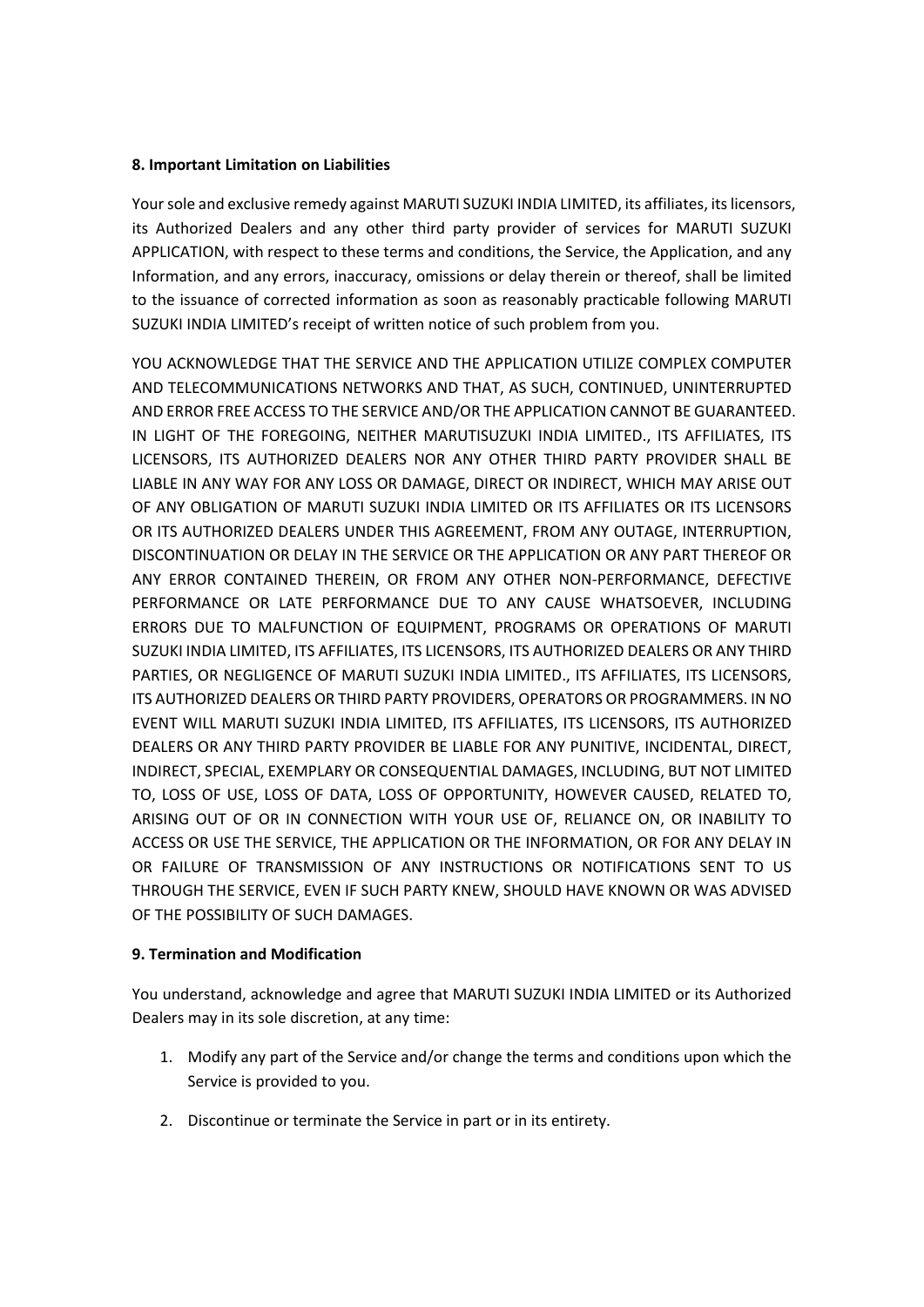- 3. Without notice terminate or otherwise limit your access to the Service at any time for any reason, including, without limiting the generality of the foregoing, in the event that we believe that you are in breach of or have failed to comply with any of the Terms and Conditions or in the event that MARUTI SUZUKI INDIA LIMITED or its Authorized Dealers believes that you are using the Service illegally, fraudulently or improperly, in which event all rights granted to you hereunder shall immediately cease without notice to you. Termination of your accessto the Service shall not alleviate any continuing or unfulfilled obligations which you may have under the Terms and Conditions.
- 4. Without notice terminate or otherwise limit/modify your access to the Service in the event of termination or modification of any third party licenses in place in favour of MSIL.

## **10. Privacy Policy**

**MARUTI SUZUKI INDIA LIMITED's Statement of Privacy** at MARUTI SUZUKI INDIA LIMITED we take your privacy seriously. Please read the following to learn more about our terms and conditions.

## **What the terms and conditions cover**

This covers MARUTI SUZUKI INDIA LIMITED's treatment of personally identifiable information that MARUTI SUZUKI INDIA LIMITED collects when you use the MARUTI SUZUKI APPLICATION and when you use our services. This policy also covers MARUTI SUZUKI INDIA LIMITED's treatment of any personally identifiable information that MARUTI SUZUKI INDIA LIMITED's shares with you. This policy does not apply to the practices of Companies that MARUTI SUZUKI INDIA LIMITED does not own or control or MARUTI SUZUKI INDIA LIMITED does not own or employ or manage.

# **Information Collection and Use**

MARUTI SUZUKI INDIA LIMITED collects personally identifiable information when you register for the MARUTI SUZUKI APPLICATION account, when you choose the services and promotions. MARUTI SUZUKI INDIA LIMITED may also receive personally identifiable information from our business partners.

When you are registered with MARUTI MOBILE APPLICATION, we ask for your name, birth date, anniversary date occupation, PAN, Address etc. Once you register with MARUTI SUZUKI INDIA LIMITED and sign in to our services, you are not anonymous to us.

MARUTI SUZUKI INDIA LIMITED uses information for three general purposes: to fulfill your requests for certain products and services and to contact you about specials and new products.

# **Information Sharing and Disclosure**

MARUTI SUZUKI INDIA LIMITED will not sell or rent your Personally Identifiable Information to anyone.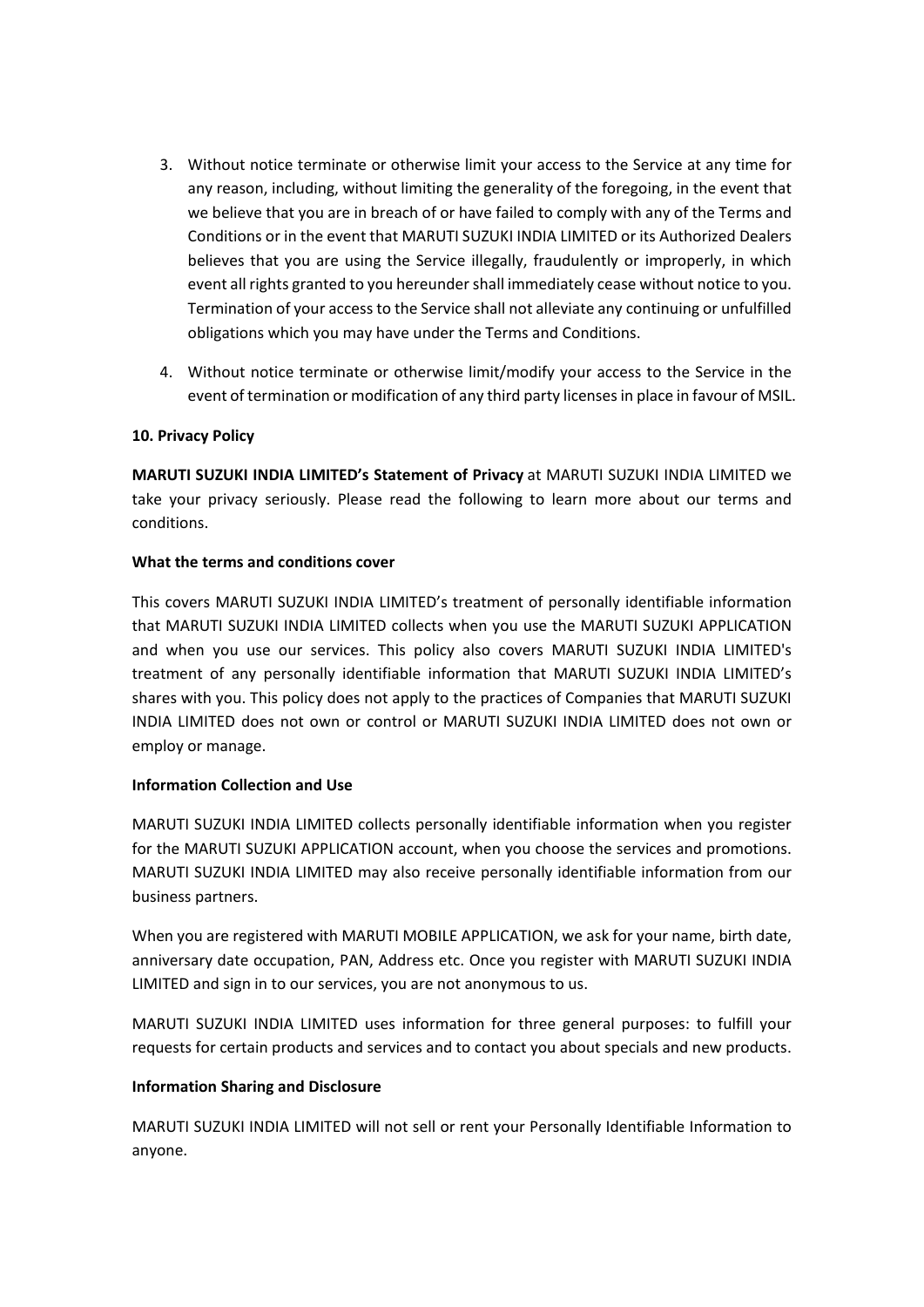MARUTI SUZUKI INDIA LIMITED will send Personally Identifiable Information about you when:

- 1. We have consent to share the information.
- 2. We need to share your information to provide the product or service you have requested.
- 3. We respond to subpoenas, court orders or legal process.
- 4. When we find your action on the mobile application violates the MARUTI SUZUKI INDIA LIMITED terms and condition or any of your usage guidelines for specific products or services.

## **Security**

Your MARUTI SUZUKI APPLICATION account information is password-protected for your privacy and security. We have taken adequate measures to secure access to your personal data.

## **Changes to this Policy**

MARUTI SUZUKI INDIA LIMITED may edit this policy from time to time. If we make any substantial changes,we will notify you by posting a prominent announcement on the Application.

## **11. General**

These terms and conditions will be governed by and construed in accordance with the laws of India. You agree that only courts at New Delhi will have jurisdiction for the determination of any matters arising out of these terms and conditions. This Application is for citizens of India only.

You agree that no joint venture, partnership, employment, or agency relationship exists between you and MARUTI SUZUKI INDIA LIMITED or its Authorized Dealers as a result of this agreement or use of this Application.

MARUTI SUZUKI INDIA LIMITED or its Authorized Dealers performance of this agreement is subject to existing laws and legal process, and nothing contained in this agreement is in derogation of MARUTI SUZUKI INDIA LIMITED or its Authorized Dealers's right to comply with governmental, court and law enforcement requests or requirements relating to your use of this Application or information provided to or gathered by MARUTI SUZUKI INDIA LIMITED or its Authorized Dealers with respect to such use.

Performance of any obligation hereunder by MARUTI SUZUKI INDIA LIMITED or its Authorized Dealers shall be excused if prevented by acts of God, public enemy, fire or other casualty, labour dispute, communications, computer, software, hardware or equipment failure, act or omission of any market center, utility, communications service, common carrier, Internet or network access or backbone provider or information provider, or any other circumstances beyond MARUTI SUZUKI INDIA LIMITED or its Authorized Dealers' reasonable control.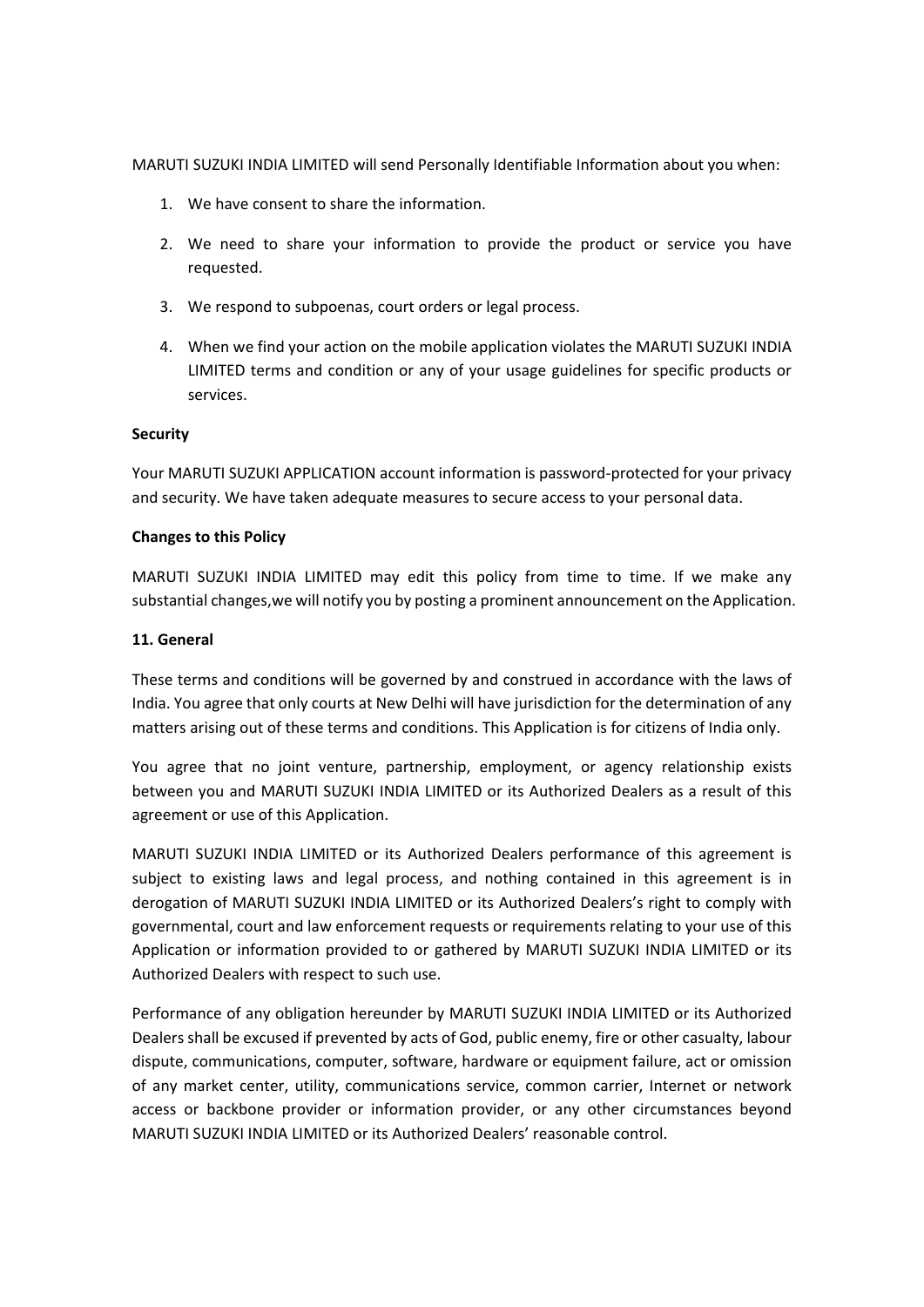Children below 18 years of age are not permitted to use this Application without the permission of their parents/guardians. If you are a child, please get your parent/guardian to read and accept these terms of use before you use this Application. Also, do not give your or their name, address, phone number or email address without their permission.

Telephone calls, use of the Service and communication between us, via messaging or any electronic mode including via email, whatsapp, etc., may be recorded. These recordings will be our sole property and may be used for training and commercial purposes or as evidence in the event of a dispute.

If you have any queries in relation to the Terms and Conditions or the Service, please contact us at **1800-102-1800**.

If any provision of this Agreement is declared to be invalid or unenforceable under any applicable law, the validity or enforceability of the remaining provisions contained herein shall not be affected in any manner whatsoever, and any such invalid or unenforceable provision shall be deemed to be severable and ineffective only to the extent necessary to render the remaining portions of these terms and conditions valid and enforceable.

You acknowledge and agree that you have read and understood, and agree to be bound by, the Terms and Conditions, including, without limitation, the terms and conditions contained herein, and the provisions herein that **limit the liability of MARUTI SUZUKI INDIA LIMITED, its Licensors or its Affiliates or its Authorized Dealers for damages**, including, without limitation, damages caused by, arising from or in connection with technical errors affecting the Service.

You and we have expressly requested that these terms and conditions and all related documents, including notices, be drawn up only in English.

**These terms and conditions form a contract between you and us in respect of the Service. For your own benefit and protection you should read the terms and conditions set out herein on the MARUTI SUZUKI APPLICATION fully before you start to use the Service.**

All Trademarks and Copyrights owned by MARUTI SUZUKI INDIA LIMITED

### **Suzuki Connect Skill for Amazon Alexa**

### **Acceptance of Terms and Conditions**

Welcome to **Suzuki Connect Skill for Amazon Alexa.** Thank you for choosing the **Suzuki Connect Skill for Amazon Alexa** of Maruti Suzuki India Limited (MSIL). These Terms and Conditions are the agreement between us regarding use of the **Suzuki Connect Skill for Amazon Alexa** (is an extension to the Suzuki Connect App which is developed by Maruti Suzuki) by you to access to features and digital services, some of which may be provided by third parties and may utilize data collected from you or your Vehicle (referred to herein as "Service"). Please read the terms and conditions set out herein with respect to the usage of the service through your Device (Device).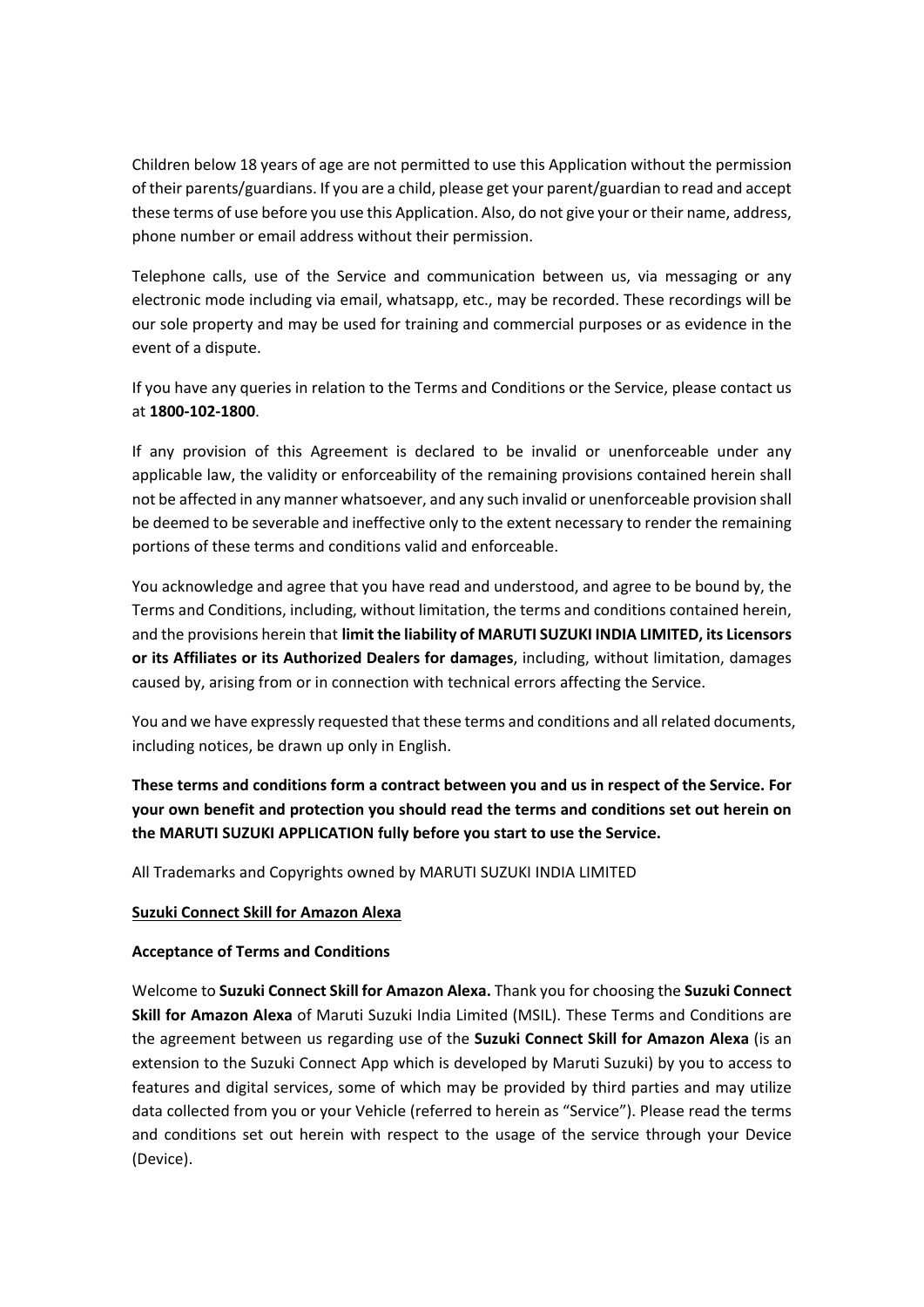The Service's performance will vary depending on Suzuki Connect device network, your service carrier, etc. If you download, activate, register, receive, use, accept or otherwise access Suzuki Connect Skill for Amazon Alexa, you confirm that you have read, understood and accept and agree to be bound by these Terms and Conditions and are legally bound by these Terms and Conditions, our Privacy Policy and all other terms and conditions that govern Maruti Suzuki Website, as may be amended from time to time (collectively, the "Terms and Conditions") and they will continue to apply every time you use/access the service. Your acceptance of the Terms and Conditions implies that you have the capacity to enter into a legally binding contract as per applicable law, in particular, the Indian Contract Act, 1872.

In these terms and conditions, "we", "our" and "us" mean Maruti Suzuki India Limited or its Authorized Dealers and "you" and "your" mean the individual who is using the Service. These terms and conditions apply to your use of the Service, and any information and features contained therein.

### **1. The Service**

As consideration for your continuing compliance with an agreement to be bound by the Terms and Conditions, we hereby grant and you hereby accept a limited, non-exclusive, nontransferable, non-assignable license to use the service (which shall include future updates made available to you from time to time, provided you understand that such updates may be subject to additional terms in respect of which you will be notified at the time such update is made available) to access your account from your mobile or other device, subject to the Terms and Conditions.

### **You understand, acknowledge and agree that:**

- 20. You must be a MARUTI SUZUKI INDIA LIMITED customer with a legally purchased MARUTI SUZUKI vehicle.
- 21. You must be 18 years or older on the date of installation of the Service on your device.
- 22. You will only use the Service solely and exclusively for your own personal, private, commercial or non-commercial use and on devices belonging to you.
- 23. You will at all times comply with and be bound by the Terms and Conditions.
- 24. You will at all times comply with (and your use of the Service will at all times be in compliance with) all applicable laws, rules and regulations, including, without limitation, applicable export and import control laws and regulations, and you will not allow any other party to use the Service for or in connection with any illegal purpose or activity. The Service is not intended for distribution or use by any person in any jurisdiction or country where such use and/or distribution would be contrary to local laws, rules and/or regulations. It is your responsibility to comply with all local laws, rules and/or regulations.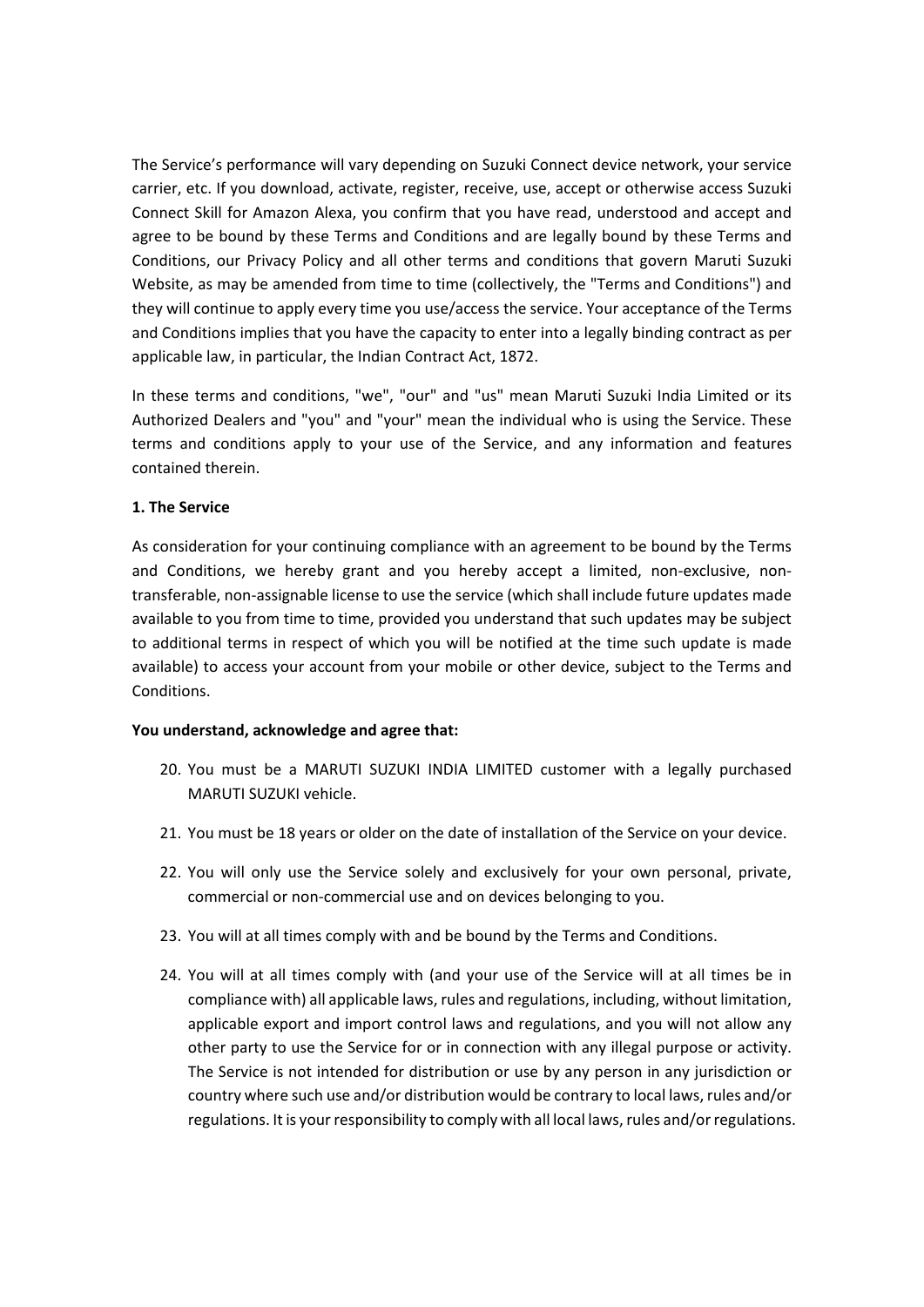- 25. You may only use the Service for the purpose of accessing MARUTI SUZUKI INDIA LIMITED, its Authorized Dealers, its Affiliates or its Licensors services and for no other purpose whatsoever.
- 26. The Service is licensed only to you in accordance with the terms hereof and for the limited purposes set out herein.
- 27. You will compensate us in respect of any damages suffered by us and any losses or liabilities incurred by us as a result of any and all claims, demands, actions, proceedings, losses, liabilities, damages, costs, fees and expenses (including, without limitation, reasonable attorney fees and costs of any investigation) (collectively, the "Claims") from any third party in relation to any matters arising out of or in any connected with: (a) your use of the Service, (b) your breach of or failure to comply with any of the Terms and Conditions, (c) your failure to comply with any applicable laws, rules or regulations, and (d) any negligence, bad faith, fraud or willful misconduct by or on behalf of you.
- 28. Use of the Service is at your own risk and you are solely responsible for the use of any data, information or services obtained through the use of the Service.
- 29. The Service is provided as a convenience to you. The information accessible through the Service is more limited than the information available with the MARUTI SUZUKI INDIA LIMITED or its AUTHORIZED DEALERS in electronic or hard form, and does not constitute an official record for the information to which it pertains.
- 30. You will comply at all times with all technical and security requirements which we establish regarding the Service.
- 31. In the event that you fail to comply with the Terms and Conditions or you are no longer the owner of a MARUTI SUZUKI vehicle, all rights granted to you in relation to the Service shall immediately come to an end and you will immediately uninstall the Service and destroy all copies of the Service. MARUTI SUZUKI INDIA LIMITED, its affiliates, its licensors or its Authorized Dealers shall not be responsible in any way for the use of the Service by you after you cease to be an owner of the MARUTI SUZUKI vehicle.
- 32. On the cancellation or removal of the device from the vehicle, the data captured/stored on/through the device till date shall not be accessible to/by you.
- 33. Your use of this Service also gives MARUTI SUZUKI INDIA LIMITED the right to access other information/features available on your other device.
- 34. You agree that the vehicle and allied data shall also be used by MARUTI SUZUKI INDIA LIMITED and third parties including but not limited to Suzuki Motor Corporation, Japan and the affiliates of MARUTI SUZUKI INDIA LIMITED for the provision of these services, purpose of carrying out its essential business functions like business and market development, building and managing external relationships, ensuring data protection,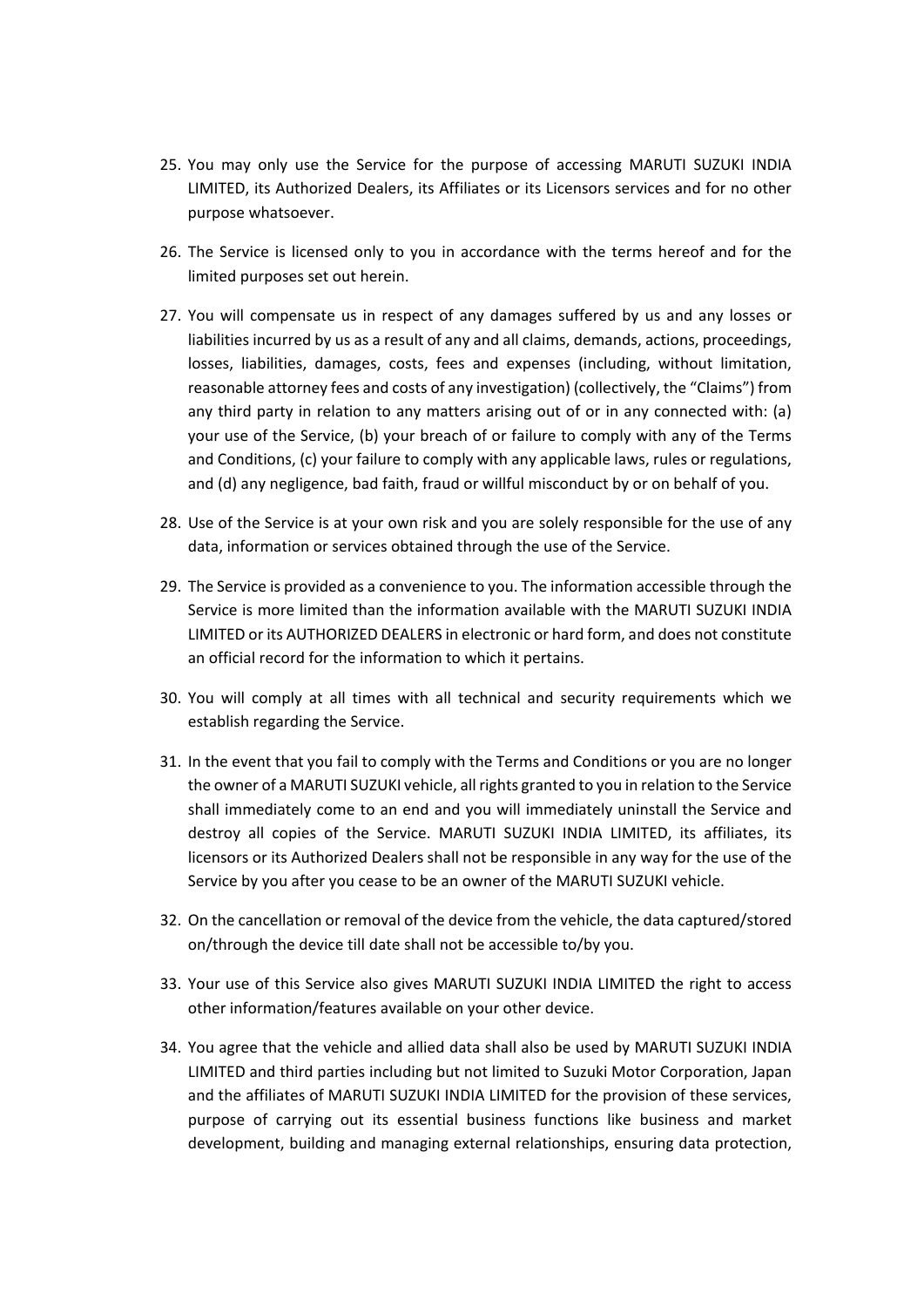research and development, technology infrastructure or such other purpose as required by law, regulation or court order for which your separate approval would not be necessary.

- 35. You give your unconditional consent to being contacted for MARUTI SUZUKI products and services over mobile/SMS/email/device.
- 36. Wherever applicable, extending the use of Device services by primary user to secondary user shall be at the sole responsibility of the primary user.

#### **You will not:**

- 9. Alter, modify, adapt or translate the whole or any part of the Service, or any other computer software made accessible to you or otherwise used by you to access and use the Service, or perform maintenance relating to this Service, nor will you duplicate, compile, disseminate, reverse engineer, disassemble, decompile, disable any features, or otherwise derive the source code for the Service, or any component of the Service, in whole or in part.
- 10. Merge the Service or any component thereof into any other programs or create derivative works based on any component of the Service.
- 11. Use the Service in whole or in part or any confidential information relating thereto to create software that is functionally equivalent to the Service or any part thereof.
- 12. License, sublicense, sell, disseminate, broadcast, transmit, or otherwise distribute the Service or the Service in any form or by any means, or otherwise transfer, assign, manipulate, or grant any rights of use or any other rights in respect of the Service, or any part thereof, or the information contained therein, to any other party.
- 13. Copy the Service or the information accessible through the Service onto any public or publicly accessible network, or make any additional copies of or reproduce in any way the whole or any part of the Service.
- 14. Remove or tamper with any proprietary notices or labels, including copyright notices or data source attributions, attached to or contained within the Service.
- 15. Use the Service in any way that may lead to the encouragement, procurement or carrying out of any unlawful or criminal activity or which may cause any harm or injury to any person.
- 16. Cause damage to any of the websites, servers, systems or equipment used in the provision of the Service by MARUTI SUZUKI INDIA LIMITED, its Authorized Dealers or any other third party, and you may not access or attempt to access any user data or to penetrate any of the security measures relating to the Service; and will in all cases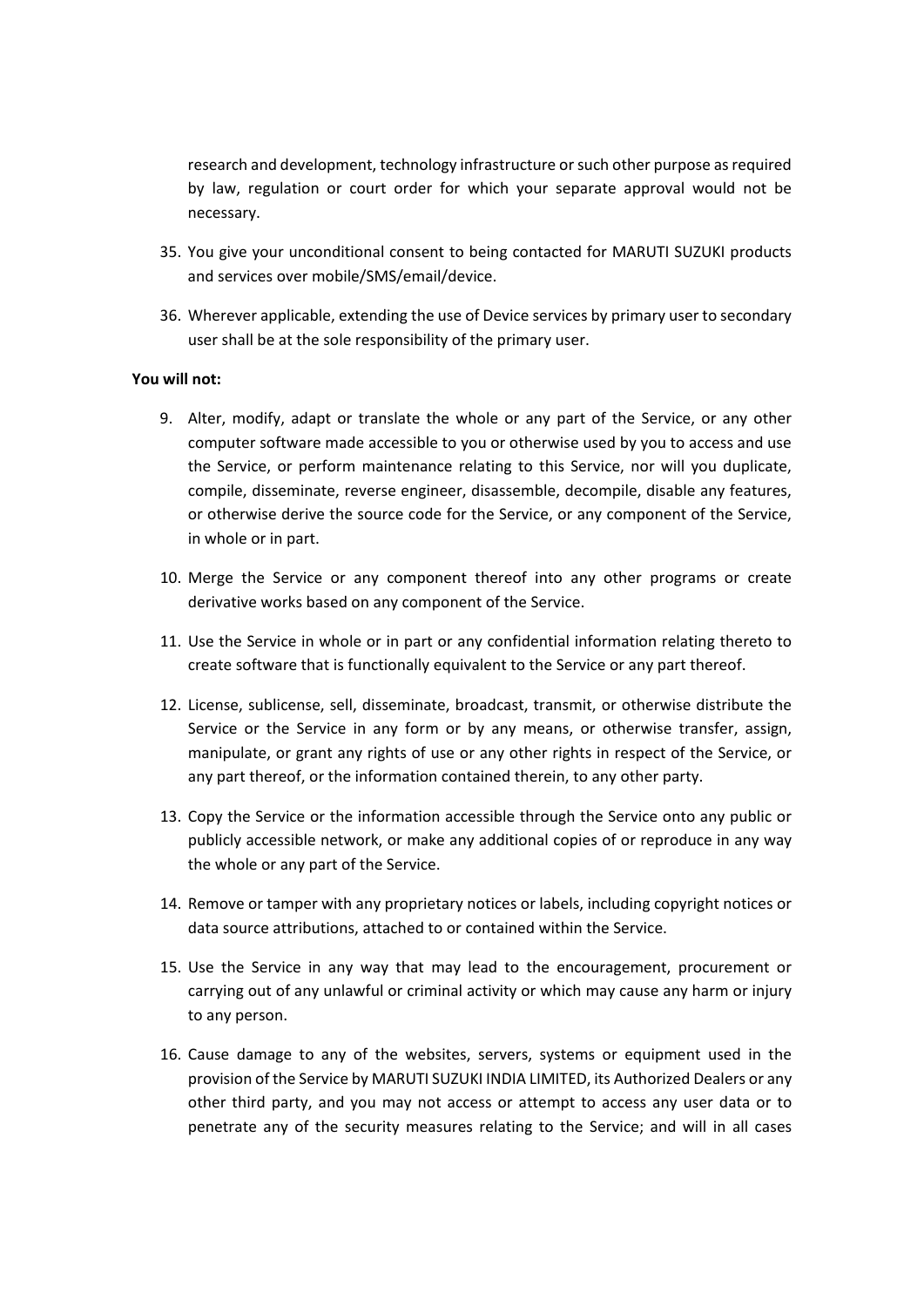indemnify and hold harmless MARUTI SUZUKI INDIA LIMITED, its affiliates and its Authorized Dealers from any and all Claims in respect thereof.

### **2. Title**

You understand, acknowledge and agree that you acquire no right, title or interest whatsoever in or to the Service, as either of them exist now or in the future, and all ownership, rights, title, interest and intellectual property rights in the Service, including, but not limited to, all trade names, and any and all copyright, patents, trademarks, and service marks relating thereto, are and shall remain the property of MARUTI SUZUKI INDIA LIMITED, its affiliates and/or its licensors, to the extent applicable, and nothing herein shall be construed as granting any rights therein to you.

#### **3. Access**

You understand and agree that you are solely responsible for all orders, instructions and information entered through or electronically transmitted to us through the Service using your VIN or Registration number, sign-on password, and/or mobile number, and you accept that all such orders, instructions and data transmissions are undertaken at your own risk. Neither MARUTI SUZUKI INDIA LIMITED, nor any of its affiliates or licensors, nor the Authorized Dealers of MARUTI SUZUKI INDIA LIMITED is liable for any error made by you in entering any details or providing any orders or instructions when you use the Service. You agree that MARUTI SUZUKI INDIA LIMITED and its Authorized Dealers shall be entitled to rely upon orders and instructions received when entered using your VIN or Registration number, sign-on password, and/or mobile number. You understand that once your VIN or Registration Number, sign-on password, and/or mobile number have been entered in a given session, no additional passwords are required for availing the Services, and you will take all necessary precautions to prevent unauthorized access to your Suzuki Connect Skill for Amazon Alexa account(s). MARUTI SUZUKI INDIA LIMITED or its Authorized Dealers may rely on all instructions and any other communications given or entered by you or anyone else using your Suzuki Connect Skill for Amazon Alexa account, and you will be bound by any agreement entered into and act undertaken by MARUTI SUZUKI INDIA LIMITED, its Licensors, its Affiliates or its Authorized Dealers in reliance on such orders, instructions and communications. Without limiting the generality of the foregoing, you will be responsible for all instructions received by MARUTI SUZUKI INDIA LIMITED, its Licensors, its Affiliates or its Authorized Dealers between the time you first pass the security procedure until the time you log-out of the Service. Please note that this includes any input errors sent by anyone else. Please do not leave your mobile device unattended while you remain logged into the Service.

You must always keep confidential, and will take all necessary precautions to ensure the confidentiality and security of all of your access credentials, including your VIN or Registration number, passwords, mobile number, access codes, personal identification numbers, other security code numbers, and the answers to any online security questions (personal verification questions) you may have chosen that allow you to sign-on to the Service (collectively, "Access Credentials"), and will take all necessary precautions to prevent unauthorized access to the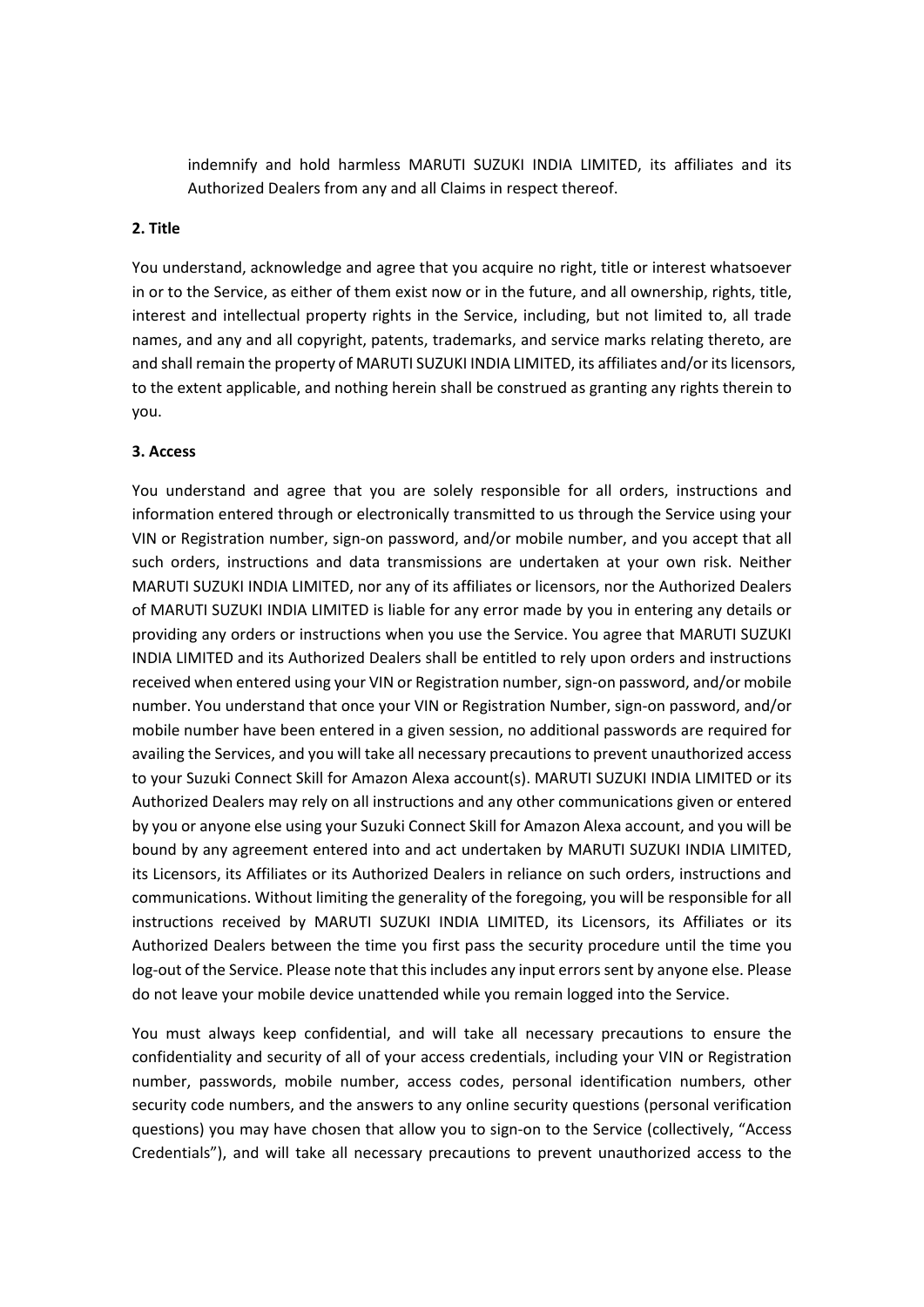Service. You will NOT divulge your Access Credentials to anyone, including family members, friends, employees, bookkeepers or anyone else. You will NOT: (a) write your Access Credentials down, (b) keep a poorly disguised record of them, (c) keep your Access Credentials together with your vehicles Registration Certificate or details of the VIN, registration number and/or mobile number, (d) save your Access Credentials in your mobile device, or (e) respond to text messages, pop-ups, emails or other Internet requests that ask you to reveal personal information about yourself or your vehicle or your Suzuki Connect Skill for Amazon Alexa account. We will never send you unsolicited text messages or emails asking for your Access Credentials. We will never ask you to validate or restore your Suzuki Connect Skill for Amazon Alexa account through unsolicited text messages or emails.

In the event that you suspect or immediately upon becoming aware that someone else knows or may have unauthorized access to your Access Credentials, or in the event of any other attempted or actual unauthorized access to the Service, or the loss, theft, misuse or compromise of any of your Access Credentials, you will immediately notify MARUTI SUZUKI INDIA LIMITED on 1800-102-1800 or any of its Authorized dealers. In any event, MARUTI SUZUKI INDIA LIMITED, its Affiliates, its Licensors and Authorized Dealers shall not be responsible for the use of your Service or your Access Credentials, including but not limited to unauthorized access and use of the Service on account of loss, theft, misuse, sale etc. of your device.

You must review your instructions, communications, appointment details and information shared by you on a regular basis and report any errors in a timely manner. You will notify MARUTI SUZUKI INDIA LIMITED or its Authorized Dealers immediately upon receipt of any confirmations of acts or appointments that were not placed by you or someone whom you have authorized to do or book in your account(s), and in the event that you do not receive confirmations for the acts or appointments that you did place.

If you fail to take any of the actions described above, you will be liable for any unauthorized transactions on your Suzuki Connect Skill for Amazon Alexa account confirmed by use of your VIN or Registration Number, sign-on password and/or mobile number. You agree to assist us in any investigation into improper access to your accounts.

### **4. Information**

We provide information, including but not limited to, service tips, driving tips, maintenance tips, alerts, indicators, traffic and weather information, GPS trip meter, service due reminders, vehicle finder etc. (collectively, the "Information") to you under license from various exchanges and information providers. This Information is indicative only. You may not redistribute or resell any Information which you obtain through Suzuki Connect Skill for Amazon Alexa. All intellectual property rights owned by third parties in any Information provided by third parties shall at all times remain the property of such third parties. Your use of such Information is subject to the terms and conditions of each applicable third party or exchange data provider. We accept no liability for the any Information provided by third parties and make no representations or warranties that such Information will be accurate or timely. The Service and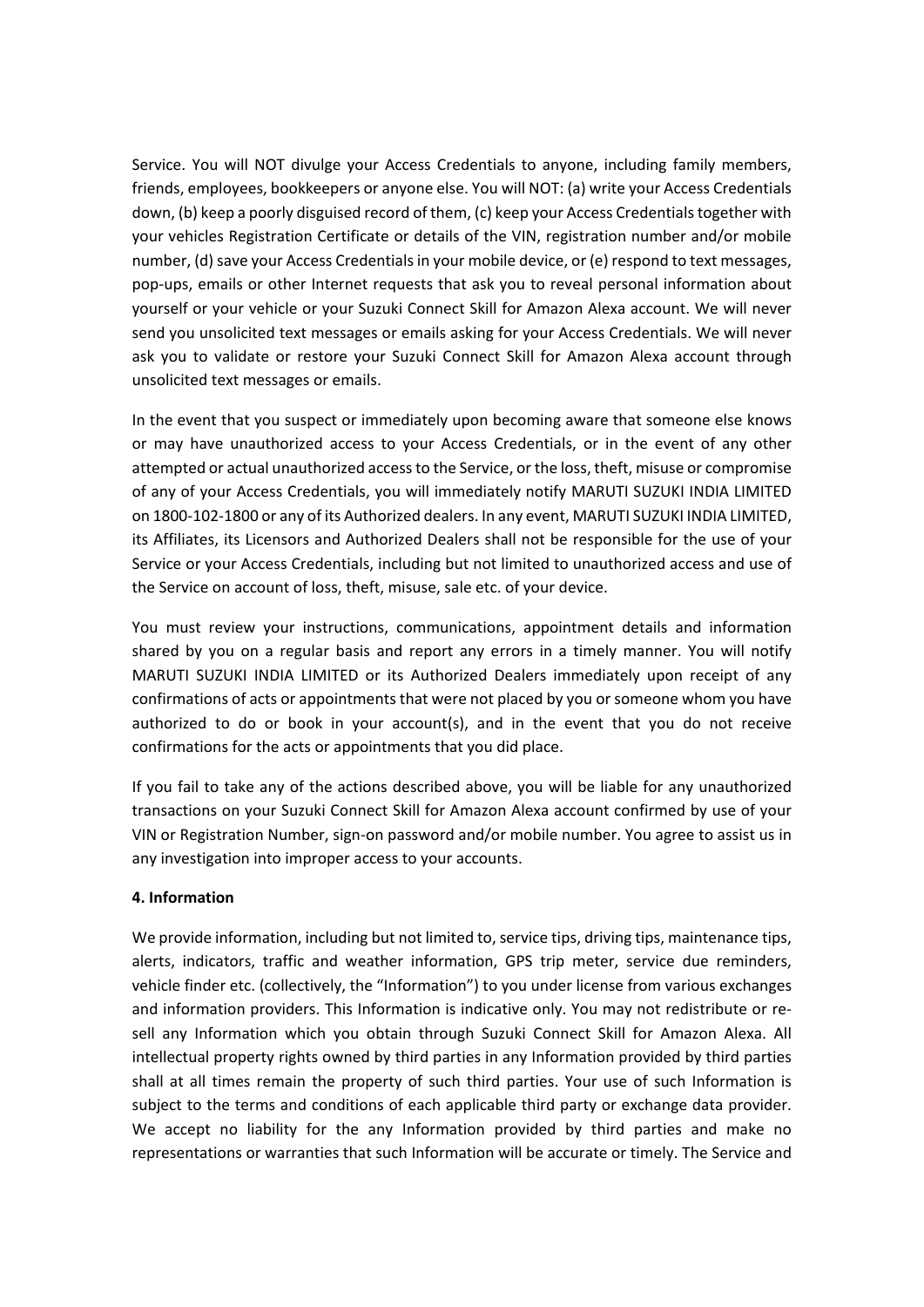all Information contained therein is and remains our property and/or the property of our third party licensors.

# **5. Account Activity**

Instructions placed through the Service or service appointments and service requests made through the Service will be reflected in the data maintained by the Authorized Dealers of MARUTI SUZUKI INDIA LIMITED in the same manner as the data maintained in electronic or hard form by telephonic or physical service requests.

You shall not assume that any appointment has been confirmed until you have received a confirmation of such appointment transaction.

## **6. Disclaimer of Warranties and Availability**

You acknowledge that it is not possible for us to provide the Service free from defects. The Service may be delayed, unavailable, not delivered and/or inaccurate and/ or delayed or lagged from time to time due to a variety of factors, including technical reasons, inter-communication between servers, signal strength and/or network, for planned or unplanned maintenance or downtime or for any other reason. The Service may be adversely affected by the performance of and any outages on your internet source & networks, or when you are not in an area of mobile coverage, or other factors beyond the control of MARUTI SUZUKI INDIA LIMITED or any of its affiliates or its licensors or its Authorized Dealers or any third party, and neither MARUTI SUZUKI INDIA LIMITED, nor its affiliates nor its licensors nor its Authorized Dealers will be liable therefor.

You understand and agree that the Service are provided "as is" and "as available", and all warranties, representations and guarantees, express or implied, are hereby disclaimed. Without limiting the generality of the foregoing, any and all warranties of merchantability, fitness for a particular purpose, suitability, reliability, accuracy, performance, compatibility or noninfringement, or that the Service will be free from defects, errors, viruses or harmful programs, or be of a satisfactory quality, are hereby expressly disclaimed.

### **"In case of no/poor network situation emergency services may not be available to customer".**

Neither MARUTI SUZUKI INDIA LIMITED, its affiliates, its licensors, its sublicensors, its Authorized Dealers nor any other third party provider makes any warranty, representation or guarantee as to the accessibility, reliability, communication links, accuracy, truth, timeliness, or completeness of any Information, including any traffic , service, weather information or other information or data furnished through the Service, or that any such Information disseminated may be solely relied upon for doing any act or other purposes. You acknowledge that it is your responsibility to verify any Information that you elect to use when taking any action.

### **7. Important Limitation on Liabilities**

Your sole and exclusive remedy against MARUTI SUZUKI INDIA LIMITED, its affiliates, its licensors, its Authorized Dealers and any other third party provider of services for Suzuki Connect Skill for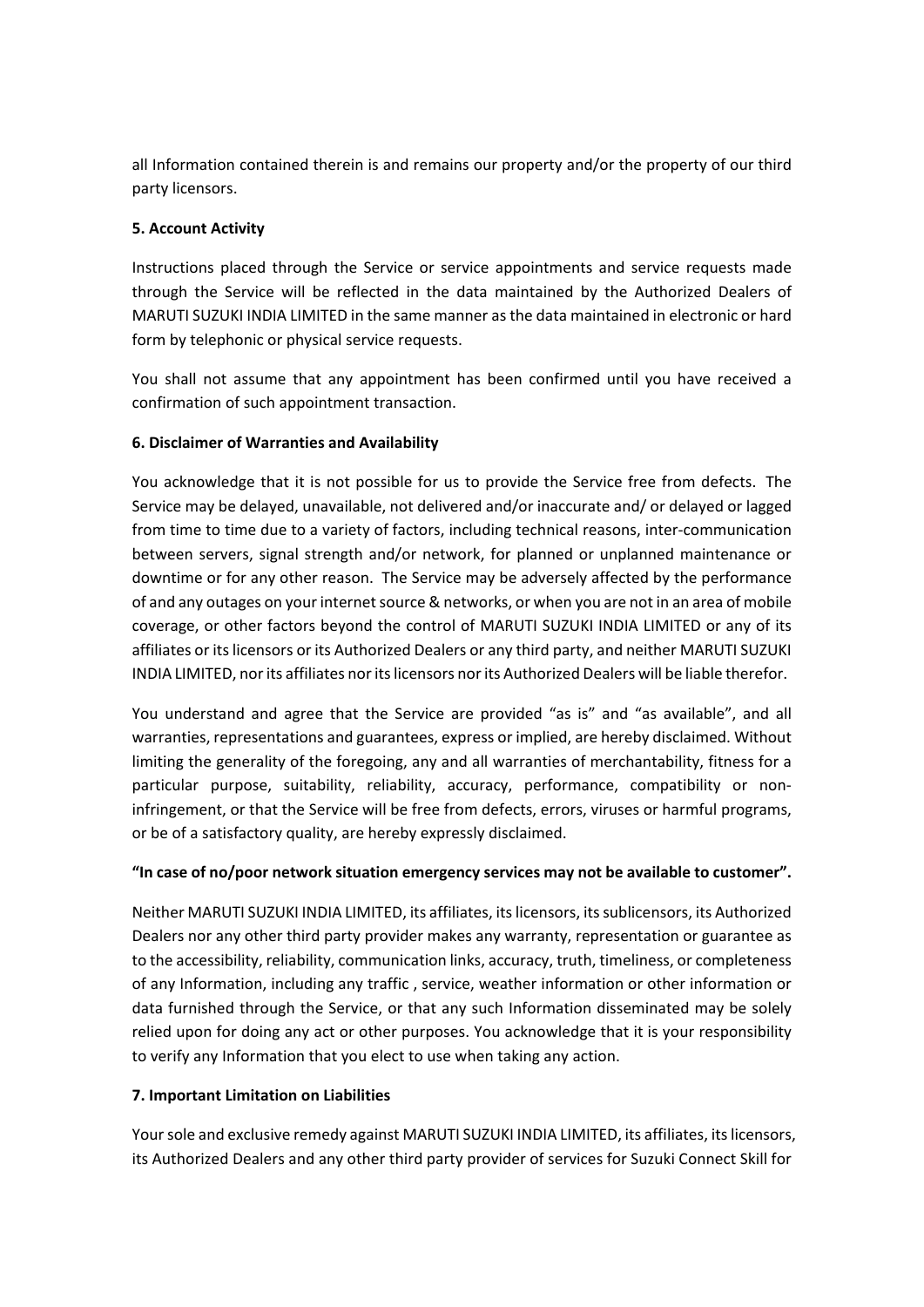Amazon Alexa, with respect to these terms and conditions, the Service, and any Information, and any errors, inaccuracy, omissions or delay therein or thereof, shall be limited to the issuance of corrected information as soon as reasonably practicable following MARUTI SUZUKI INDIA LIMITED's receipt of written notice of such problem from you.

YOU ACKNOWLEDGE THAT THE SERVICE UTILIZE COMPLEX COMPUTER AND TELECOMMUNICATIONS NETWORKS AND THAT, AS SUCH, CONTINUED, UNINTERRUPTED AND ERROR FREE ACCESS TO THE SERVICE CANNOT BE GUARANTEED. IN LIGHT OF THE FOREGOING, NEITHER MARUTISUZUKI INDIA LIMITED., ITS AFFILIATES, ITS LICENSORS, ITS AUTHORIZED DEALERS NOR ANY OTHER THIRD PARTY PROVIDER SHALL BE LIABLE IN ANY WAY FOR ANY LOSS OR DAMAGE, DIRECT OR INDIRECT, WHICH MAY ARISE OUT OF ANY OBLIGATION OF MARUTI SUZUKI INDIA LIMITED OR ITS AFFILIATES OR ITS LICENSORS OR ITS AUTHORIZED DEALERS UNDER THIS AGREEMENT, FROM ANY OUTAGE, INTERRUPTION, DISCONTINUATION OR DELAY IN THE SERVICE OR ANY PART THEREOF OR ANY ERROR CONTAINED THEREIN, OR FROM ANY OTHER NON-PERFORMANCE, DEFECTIVE PERFORMANCE OR LATE PERFORMANCE DUE TO ANY CAUSE WHATSOEVER, INCLUDING ERRORS DUE TO MALFUNCTION OF EQUIPMENT, PROGRAMS OR OPERATIONS OF MARUTI SUZUKI INDIA LIMITED, ITS AFFILIATES, ITS LICENSORS, ITS AUTHORIZED DEALERS OR ANY THIRD PARTIES, OR NEGLIGENCE OF MARUTI SUZUKI INDIA LIMITED., ITS AFFILIATES, ITS LICENSORS, ITS AUTHORIZED DEALERS OR THIRD PARTY PROVIDERS, OPERATORS OR PROGRAMMERS. IN NO EVENT WILL MARUTI SUZUKI INDIA LIMITED, ITS AFFILIATES, ITS LICENSORS, ITS AUTHORIZED DEALERS OR ANY THIRD PARTY PROVIDER BE LIABLE FOR ANY PUNITIVE, INCIDENTAL, DIRECT, INDIRECT, SPECIAL, EXEMPLARY OR CONSEQUENTIAL DAMAGES, INCLUDING, BUT NOT LIMITED TO, LOSS OF USE, LOSS OF DATA, LOSS OF OPPORTUNITY, HOWEVER CAUSED, RELATED TO, ARISING OUT OF OR IN CONNECTION WITH YOUR USE OF, RELIANCE ON, OR INABILITY TO ACCESS OR USE THE SERVICE OR THE INFORMATION, OR FOR ANY DELAY IN OR FAILURE OF TRANSMISSION OF ANY INSTRUCTIONS OR NOTIFICATIONS SENT TO US THROUGH THE SERVICE, EVEN IF SUCH PARTY KNEW, SHOULD HAVE KNOWN OR WAS ADVISED OF THE POSSIBILITY OF SUCH DAMAGES.

# **8. Termination and Modification**

You understand, acknowledge and agree that MARUTI SUZUKI INDIA LIMITED or its Authorized Dealers may in its sole discretion, at any time:

- 5. Modify any part of the Service and/or change the terms and conditions upon which the Service is provided to you.
- 6. Discontinue or terminate the Service in part or in its entirety.
- 7. Without notice terminate or otherwise limit your access to the Service at any time for any reason, including, without limiting the generality of the foregoing, in the event that we believe that you are in breach of or have failed to comply with any of the Terms and Conditions or in the event that MARUTI SUZUKI INDIA LIMITED or its Authorized Dealers believes that you are using the Service illegally, fraudulently or improperly, in which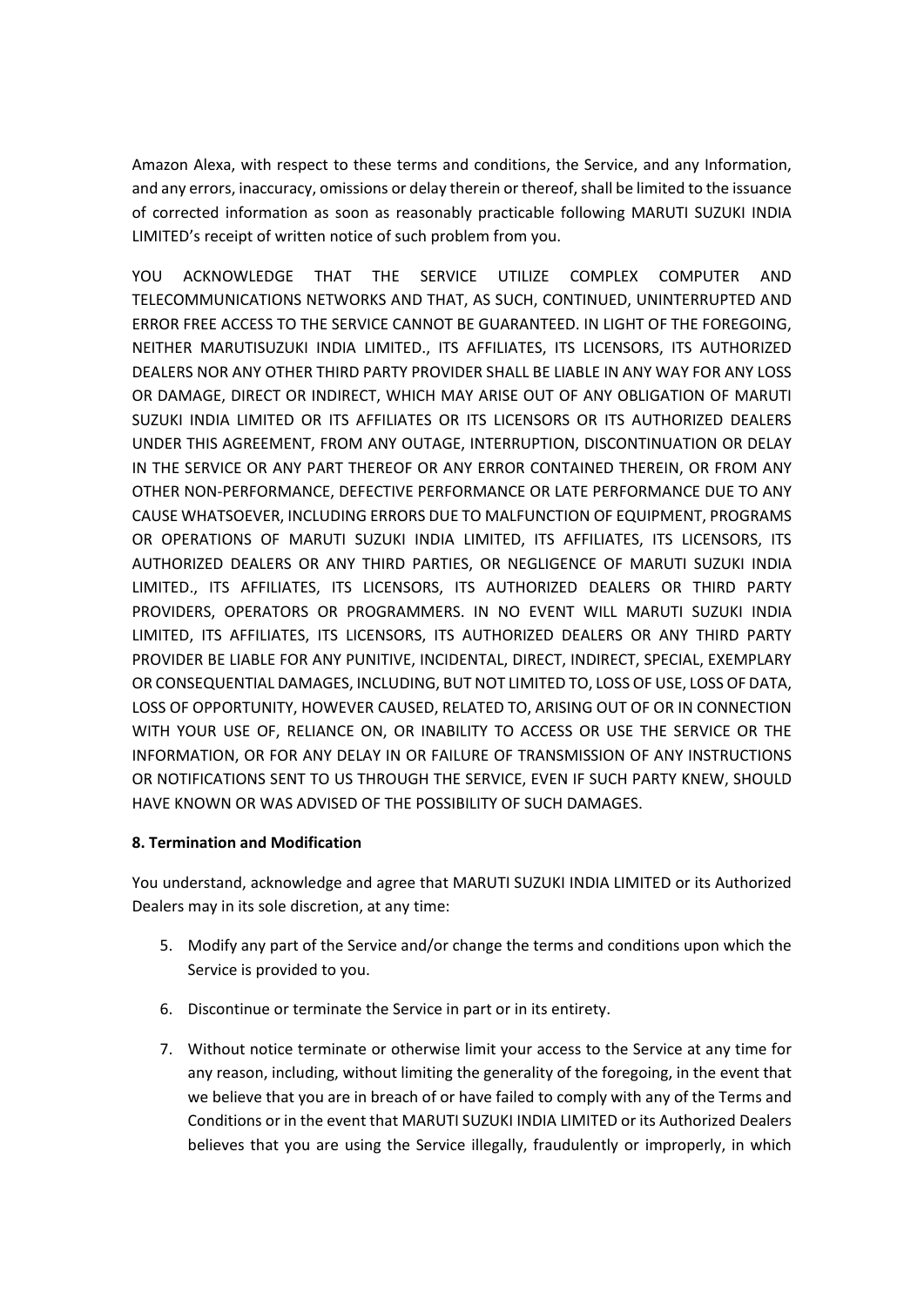event all rights granted to you hereunder shall immediately cease without notice to you. Termination of your access to the Service shall not alleviate any continuing or unfulfilled obligations which you may have under the Terms and Conditions.

### **9. Privacy Policy**

**MARUTI SUZUKI INDIA LIMITED's Statement of Privacy** at MARUTI SUZUKI INDIA LIMITED we take your privacy seriously. Please read the following to learn more about our terms and conditions.

### **What the terms and conditions cover**

This covers MARUTI SUZUKI INDIA LIMITED's treatment of personally identifiable information that MARUTI SUZUKI INDIA LIMITED collects when you use the Suzuki Connect Skill for Amazon Alexa and when you use our services. This policy also covers MARUTI SUZUKI INDIA LIMITED's treatment of any personally identifiable information that MARUTI SUZUKI INDIA LIMITED's shares with you. This policy does not apply to the practices of Companies that MARUTI SUZUKI INDIA LIMITED does not own or control or MARUTI SUZUKI INDIA LIMITED does not own or employ or manage.

#### **Information Collection and Use**

MARUTI SUZUKI INDIA LIMITED collects personally identifiable information when you register for the Suzuki Connect Skill for Amazon Alexa account, when you choose the services and promotions. MARUTI SUZUKI INDIA LIMITED may also receive personally identifiable information from our business partners.

When you are registered with Suzuki Connect Skill for Amazon Alexa, we ask for your name, birth date, anniversary date occupation, PAN, Address etc. Once you register with MARUTI SUZUKI INDIA LIMITED and sign in to our services, you are not anonymous to us.

MARUTI SUZUKI INDIA LIMITED uses information for three general purposes: to fulfill your requests for certain products and services and to contact you about specials and new products.

### **Information Sharing and Disclosure**

MARUTI SUZUKI INDIA LIMITED will not sell or rent your Personally Identifiable Information to anyone.

MARUTI SUZUKI INDIA LIMITED will send Personally Identifiable Information about you when:

- 5. We have consent to share the information.
- 6. We need to share your information to provide the product or service you have requested.
- 7. We respond to subpoenas, court orders or legal process.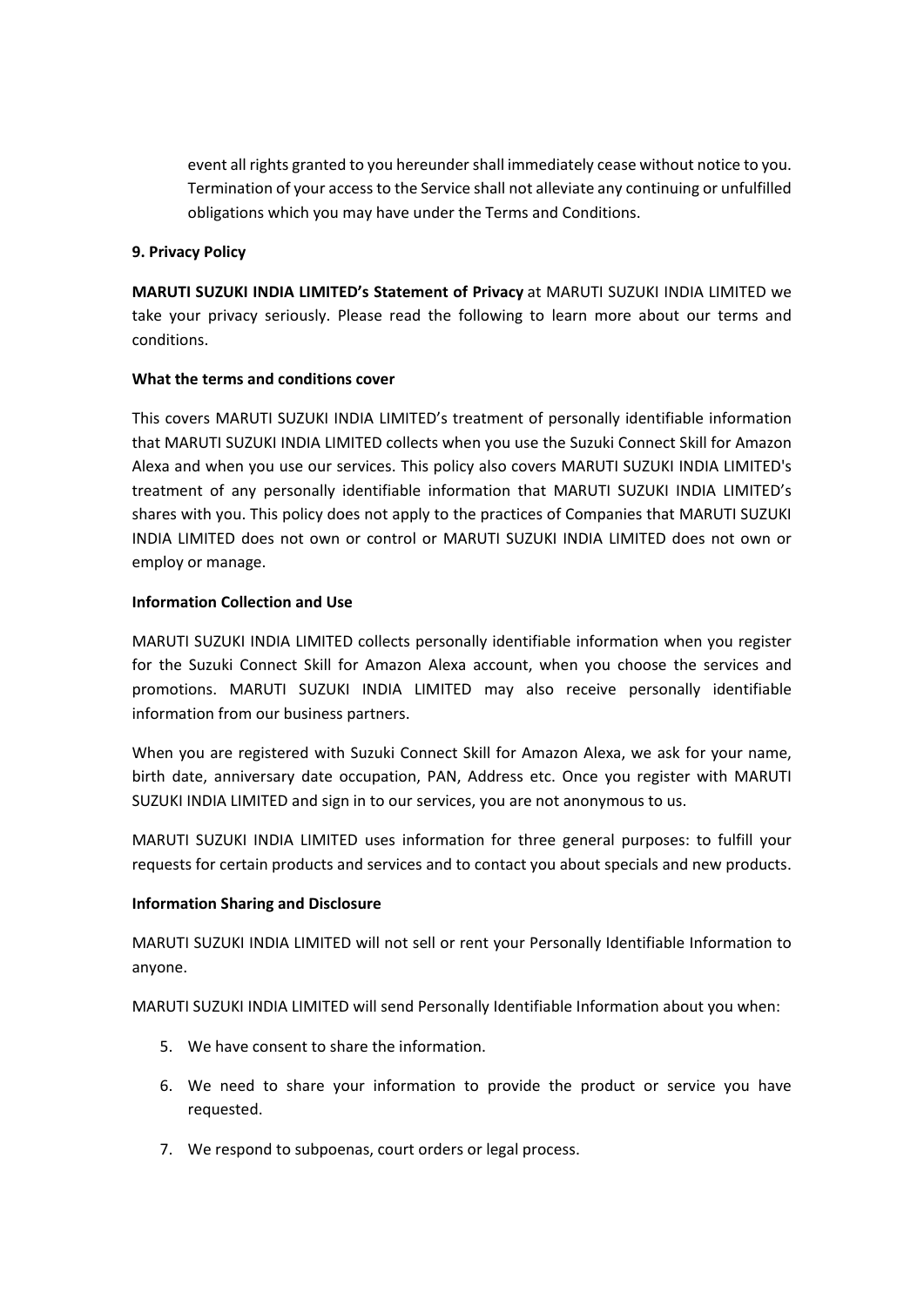8. When we find your action on the service violates the MARUTI SUZUKI INDIA LIMITED terms and condition or any of your usage guidelines for specific products or services.

### **Security**

Your Suzuki Connect Skill for Amazon Alexa account information is password-protected for your privacy and security. We have taken adequate measures to secure access to your personal data.

### **Changes to this Policy**

MARUTI SUZUKI INDIA LIMITED may edit this policy from time to time. If we make any substantial changes, we will notify you by posting a prominent announcement on the Suzuki Connect Application.

## **10. General**

These terms and conditions will be governed by and construed in accordance with the laws of India. You agree that only courts at New Delhi will have jurisdiction for the determination of any matters arising out of these terms and conditions. This service is for citizens of India only.

You agree that no joint venture, partnership, employment, or agency relationship exists between you and MARUTI SUZUKI INDIA LIMITED or its Authorized Dealers as a result of this agreement or use of this Service.

MARUTI SUZUKI INDIA LIMITED or its Authorized Dealers performance of this agreement is subject to existing laws and legal process, and nothing contained in this agreement is in derogation of MARUTI SUZUKI INDIA LIMITED or its Authorized Dealers' right to comply with governmental, court and law enforcement requests or requirements relating to your use of this Service or information provided to or gathered by MARUTI SUZUKI INDIA LIMITED or its Authorized Dealers with respect to such use.

Performance of any obligation hereunder by MARUTI SUZUKI INDIA LIMITED or its Authorized Dealers shall be excused if prevented by acts of God, public enemy, fire or other casualty, labour dispute, communications, computer, software, hardware or equipment failure, act or omission of any market center, utility, communications service, common carrier, Internet or network access or backbone provider or information provider, or any other circumstances beyond MARUTI SUZUKI INDIA LIMITED or its Authorized Dealers' reasonable control.

Telephone calls, use of the Service and communication between us, via messaging or any electronic mode including via email, whatsapp, etc., may be recorded. These recordings will be our sole property and may be used for training and commercial purposes or as evidence in the event of a dispute.

If you have any queries in relation to the Terms and Conditions or the Service, please contact us at **1800-102-1800**.